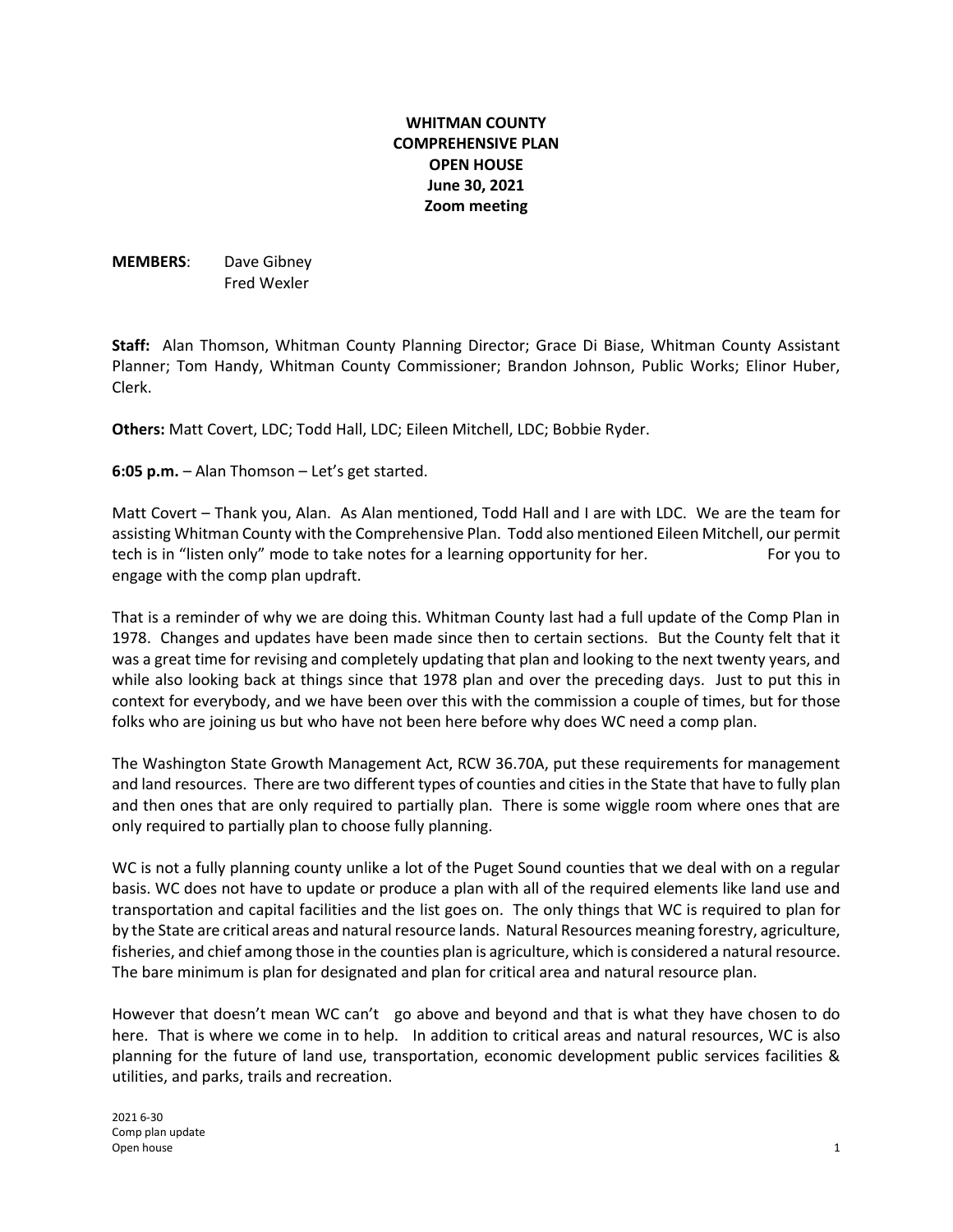Over the course of the month of June, this is the third of three meetings, and we have held meetings and have gone over all of the elements except these last two. So land use, natural resources and agriculture, is one element. The other is environmental protection and climate change. I'll start with framing the land use issue. This is the one that is the most central to most comp plan efforts and often attracts the most attention. We took a dive into the plan that was in effect the one was adopted and updated a few times.

We didn't want to reinvent the wheel, we didn't want to do a bunch of extra work that wasn't needed. We found there was a lot within the existing plan that was worthy of keeping or revising. So, land use, especially in rural residential uses, urban and residential there was a lot of Pullman–Moscow corridor. There was a lot of good work that has been done on the last forty or so years since this was adopted. We saw fit to keep some of that language and tweak some of that language in our recommended updated goals. There was a lot of in there that was of value.

What we are talking about here is this is any kind of use that humans have for the land. This is agriculture, rural residential, urban and suburban type use, industrial land, commercial land and look at what future uses may be considered. This is where goals and policies come into play. Where we are looking at how do we ensure the good policies for the work that has already been done and supports future changes that can help of things like cluster zoning. I know WC has a lot of areas zoned for cluster residential around the Pullman tax sharing area. To what extent should that continue and how can we plan and support that?

Other big issues in the land use element is the siting of renewable energy facilities, further development of the Pullman-Moscow Corridor and uses within the AG zone, which is as you know the majority of the County. This is of particular interest to agriculture because one of the things the State requires as you see in the right hand of the slide is that counties not fully planning, which is WC is one of them, must designate critical areas and natural resource lands and adopt development regulations that protect resources. We will get to critical areas in a bit because those are a petty recent code update and not as much heavy lifting as needed there because of recent changes.

The existing plan did not have a designation for ag lands and while the vast majority of land is zoned ag we thought this is a good point of discussion tonight, we wanted to approach the subject of what does it mean to designate agricultural land as natural resource lands. What types of ag what soil groups or do we say everything else outside of Pullman urban is this designated ag land. This is the venue to explore these issues.

Before we look at specific changes to goals and policies that can help future land use regulation and future development regulations and efforts, we want to lay out some framework goals that cut across all these different elements. They cut across land use, transportation, critical areas, public facilities, and are some broad statements of values that the community has. Values that WC has that this plan will try to respect and honor throughout all of the elements that we are discussing here.

It is important to note that that they are not in any particular order. None of them is more important than the other, so there are going to be areas where there are some, depending on the way you look, there is some tension between different goals depending on the specifics of a particular site of a particular issue. The important thing is in order to ensure that none can conflict, is to establish the framework to which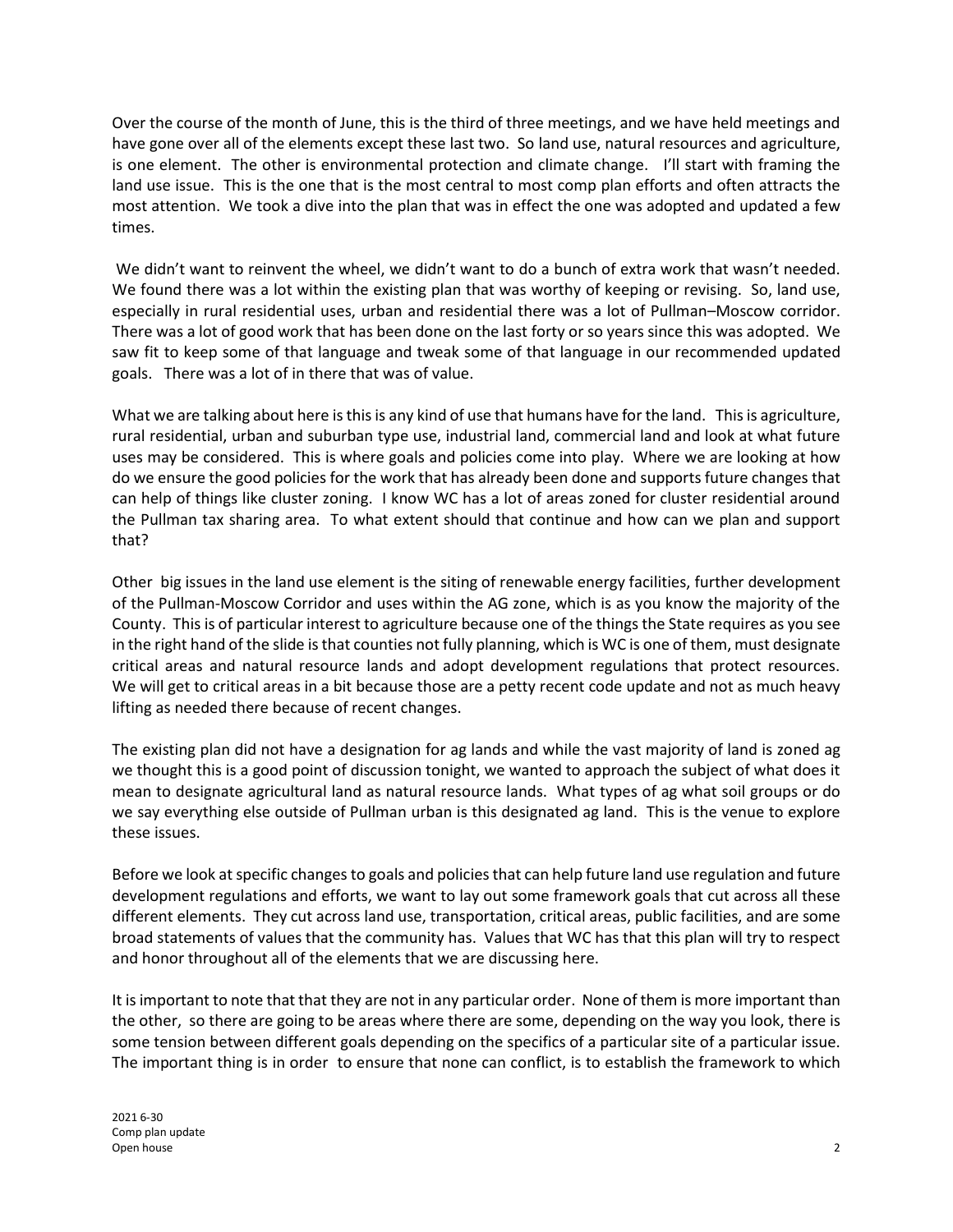we talk about these things and the goals and policies are refinements of these and specifically help us sort through those issues.

### *FRAMEWORK GOAL – PROTECTION OF PRIVAE PROPERTY RIGHTS*

*All policies and decisions made by the County, and as guided by the Comprehensive Plan, will strive to protect fundamental property rights of individuals and ensure that Whitman County land use policies and regulations balance the private property rights of all landowners to the degree possible.*

#### *FRAMEWORK GOAL – PRESERVE RURAL CHARACTER AND FAMILY FARMS*

*Preserve and protect the county's rural character, which includes productive agricultural lands,*  large open spaces, and sweeping views of the Palouse hills. This preservation of rural character *shall not only include the county's scenic beauty but also the protection and sustainability of the rural way of life, providing opportunities for employment, income and a tax base while also limiting growth to rural community centers (RCC's) and near urban centers.*

### *FRAMEWORK GOAL – PRESERVE AND PROTECT EXISTING NATURAL RESOURCES*

*In cooperation with farmers, businesses, landowners and State and federal partners, preserve and protect natural resources, which will reduce soil erosion, enhance water supplies, improve water quality, increase wildlife habitat, and reduce flooding and other natural disasters.* 

### *FRAMEWORK GOAL – EFFECTIVE LAND USE PLANNING*

*Develop countywide goals and policies that promote effective and consistent land use decisions that are responsive to local growth but also protect the unique character of Whitman County.*

So, the draft framework goals that we think are going to be important to the land use element are protection of private property rights, preservation of rural character and family farms, preserve and protect existing natural resources, and effective land use planning.

Planning development regulations that are responsive to local growth but also protect the unique character of WC. This is where we would get some of the goals and policies that we have drafted. Before I start I'll just note for everyone's sake this is very much a draft. We have worked really closely with County Staff. We've had two public meetings already and we have discussed this with the Commissioners and other venues besides official meetings.

So this is the third of three events in June for presenting the draft and talking through some of these big issues. This is not the end of the process. We are just in the middle of things where we have looked at the existing plan, we have evaluated it, we have discussed the big issues and we have come up with the first working draft trying to get at those issues. We are only half way there. The rest of the year and to the end of the year, we are going to be working on refining the draft, doing an audit of the existing code, trying to figure out how future changes of those regulations could help within the plan.

Then there will be a hearing and adoption process later in the fall. So there are plenty more opportunities for you to weigh in on this. This is a good complete, but by no means, finished draft at getting at those issues that folks have said are important at those meetings through talking to people through the review of the existing plan regulations. I won't touch on all of these land use chapters there are twelve different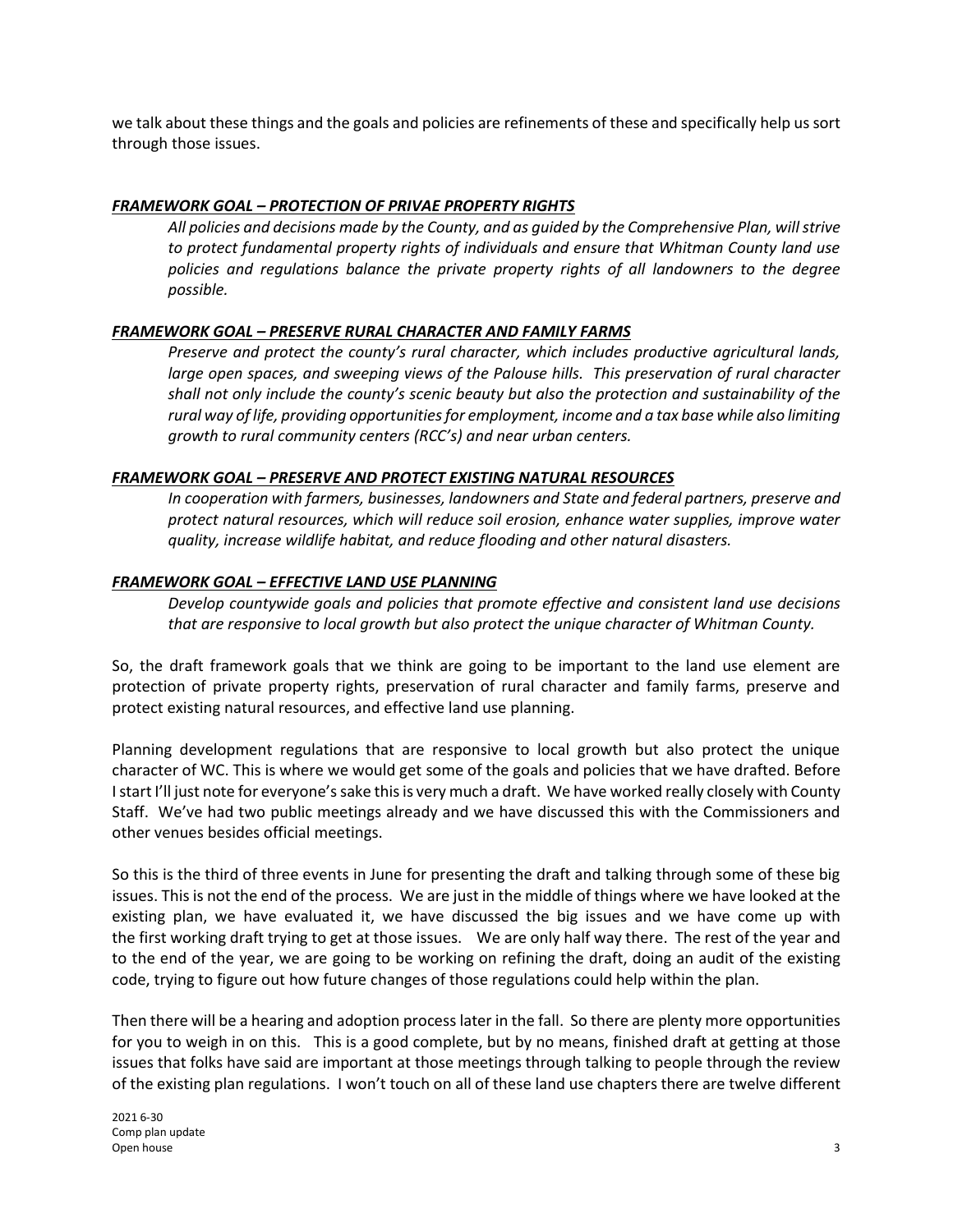goal statements and policies that implement those goals under each of them. Alan, if I am correct, the draft document is available, is that correct?

Alan Thomson – It is on the website, yes. Matt, can I interrupt for a second? Can you go back to the last slide, please? Just want to make a point here for conversation. Under the framework goal to preserve rural character and family farms. That is pretty much what the current comp plan does. So, I think a question to the public and to the BOCC we seemed to be focused on protecting the Palouse and that last sentence in here, *"while also limiting growth to rural community centers and near urban centers."* That troubles me a little bit because that seems to be somewhat restrictive as far as not around rural community urban centers.

There is a lot of the County that is not near an urban center or a community center. What if someone wants to build a house out in the middle of nowhere or close to a community or near urban? That sentence says to me that you can't do that. You can interpret that in two ways. It is limited to growth only near community centers or is it just somewhat limiting growth? It bothers me that maybe it is too limiting. I just want to open that up for conversation. Tom, Dave? What do you think?

Tom Handy - I had the same exact thought. When I read that the first time that it was too limiting. I think we need to be a little bit more progressive in the way we think we can grow and survive.

Alan Thomson – That is what I am thinking too, because we do have occasionally someone who has a bright idea about a commercial or industrial enterprise that might need to have a zone change out there or, under the ag code it is allowed and then also building a house out in the middle of nowhere. I don't want to have that being limited. That wording seems to limit it just to other community centers and urban centers.

Tom Handy – What about the warehouse that is out there about three miles between Pullman and Palouse? That isn't right inside the middle of an agricultural area but is certainly not agricultural and things like that are good along the highway. It is adding employment to the area and taxes for the County.

Alan Thomson – That is what I'm trying to get to. Then there is language a little further on that backed that up. That limiting factor backs it up.

Dave Gibney – It is clear that the existing plan and policies for the County for a long time have discouraged residential out in the middle of nowhere. I think you are right that we want to ease that. I wish some of the farmers were here because how many actual family farms do we have left? What is a family farm?

Tom Handy – I think you are right on, Dave? I had that same exact thought. It might have been a family farm 50 years ago. Now most of the farms are corporate and owned by several individuals maybe even owned by somebody out of the area. Just calling it a family farm I don't think is all inclusive the way farms are operated anymore. Plus, if it was a corporate farm it leaves them out of the picture.

Grace Di Biase – I am the Assistant County Planner and I'd like to speak on that myself. I am from a family farm and I would say that is one that is typically from one generation to another generation of families. Sure they might have corporations as a name but owned by siblings or parent son or daughter operation. It would be interesting to know what the ratio is between huge corporate farms that aren't really tied to family versus the family farm that I described.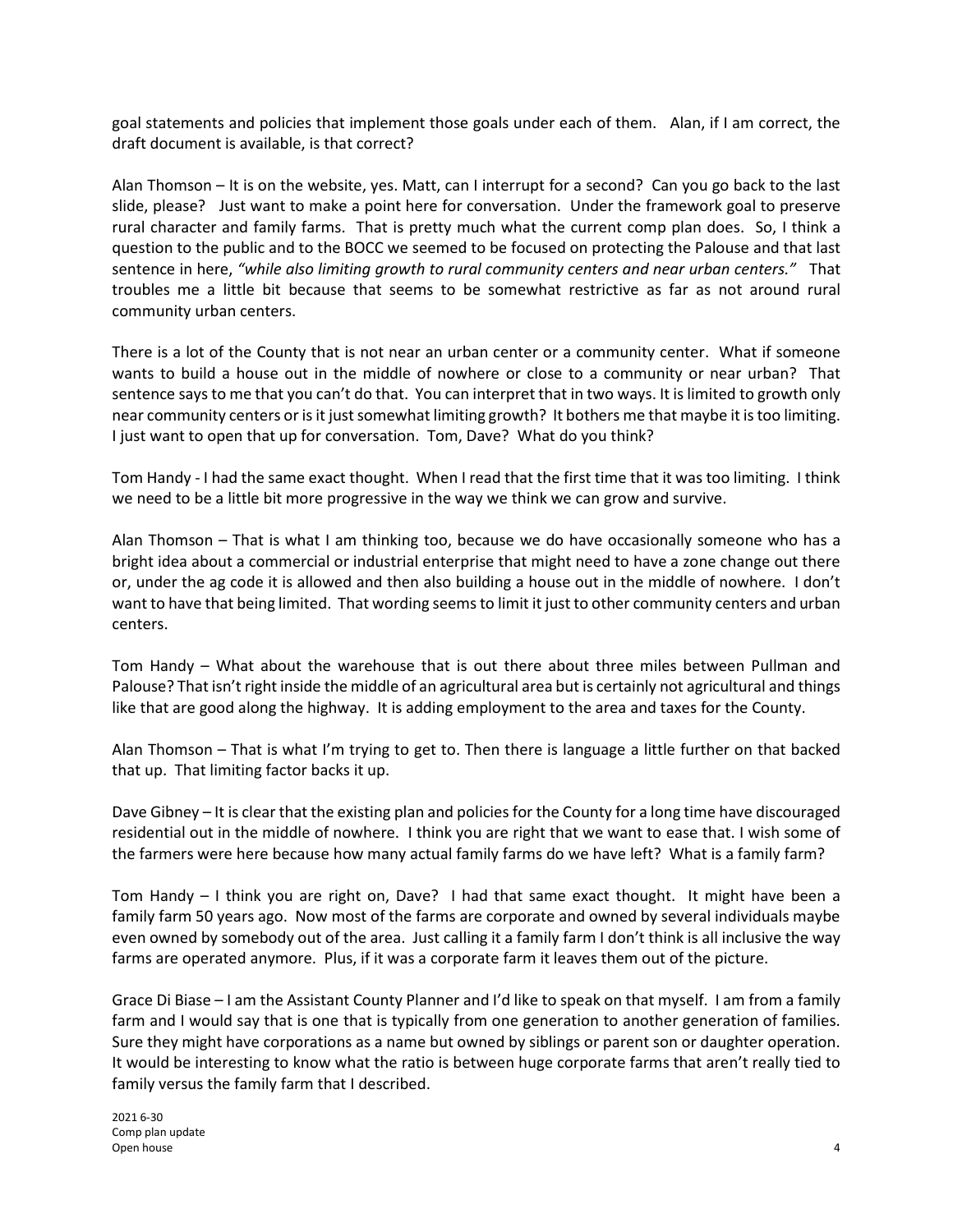But I would like to say that the presence of family farms is still out there even if it isn't major acreage or maybe at the forefront of people's minds but I would say that is still prominent and should be taken into consideration in talking about it even if we don't know the ratio. Thank you.

Dave Gibney – I would like to see us do what we can to continue to support farming families and the kind of family farm that has been passed down over the generations even if they do a corporation for financial tax purposes. I think those are all worth preserving. I'm not saying the big ones that aren't that are no longer family owned aren't worth preserving and aren't a big part of the economy. I just don't know that this describes things properly.

Tom Handy – I agree. The family farms are very precious and we need to preserve that, by fully addressing in WC as family farms. I think we need to broaden that definition out a little.

Matt Covert – That makes sense.

Alan Thomson – We changed the heading there. Right now it says, "*Preserve rural character and family farms."* How about, "and farming," in general? Well, family farms are part of farming. We know we do have corporations that have farms out there. So, Dave is right. We need to encompass everything. Everybody.

Todd Hall –We can certainly change that. Family farms was something that was initially put in there from an early conversation that when we had a lot of folks at one of the joint meetings. This was an item that was brought up. I think it was from a commissioner or the public. He just mentioned that, and the tie in to this was the economic thing and about allowing home occupation or some kind of small family business from that family farm. But I hear what you are saying in terms of broadening the scope of the family farm but just say farming, and then the limiting growth part could just be eliminated and giving it more responsibility.

Tom Handy – How about something like "preserve the rural agricultural character." That would take into account any kind of farming.

Matt Covert – All good comments. I like that wording. We will take that into consideration. Also point out with the slides as we go through some of the proposed goals and policies, that one thing we tried to do in the draft is with the updated new goals and policies is start to craft that what we mean when we say like helping out family farms, like things that could be helpful as is mentioned previously.

Thinking a little more progressively about the future of the County. Things like being able to build a secondary home for a family member on a farm site or being able to widen the scope of what is possible in terms of on farm commercial enterprise. So, we started to crack the door open to some of the changes and we look forward to those conversations. That's an area where family farms can be supported without thereby not supporting corporate farms. Just as a point of information as we go along.

Any other comments on the framework goals before we go into the some of these goals and policies?

## *Goal LU-1 –Preserve productive agricultural land and the family farm as the primary social and economic base of Whitman County by minimizing conversion of agricultural land to other uses.*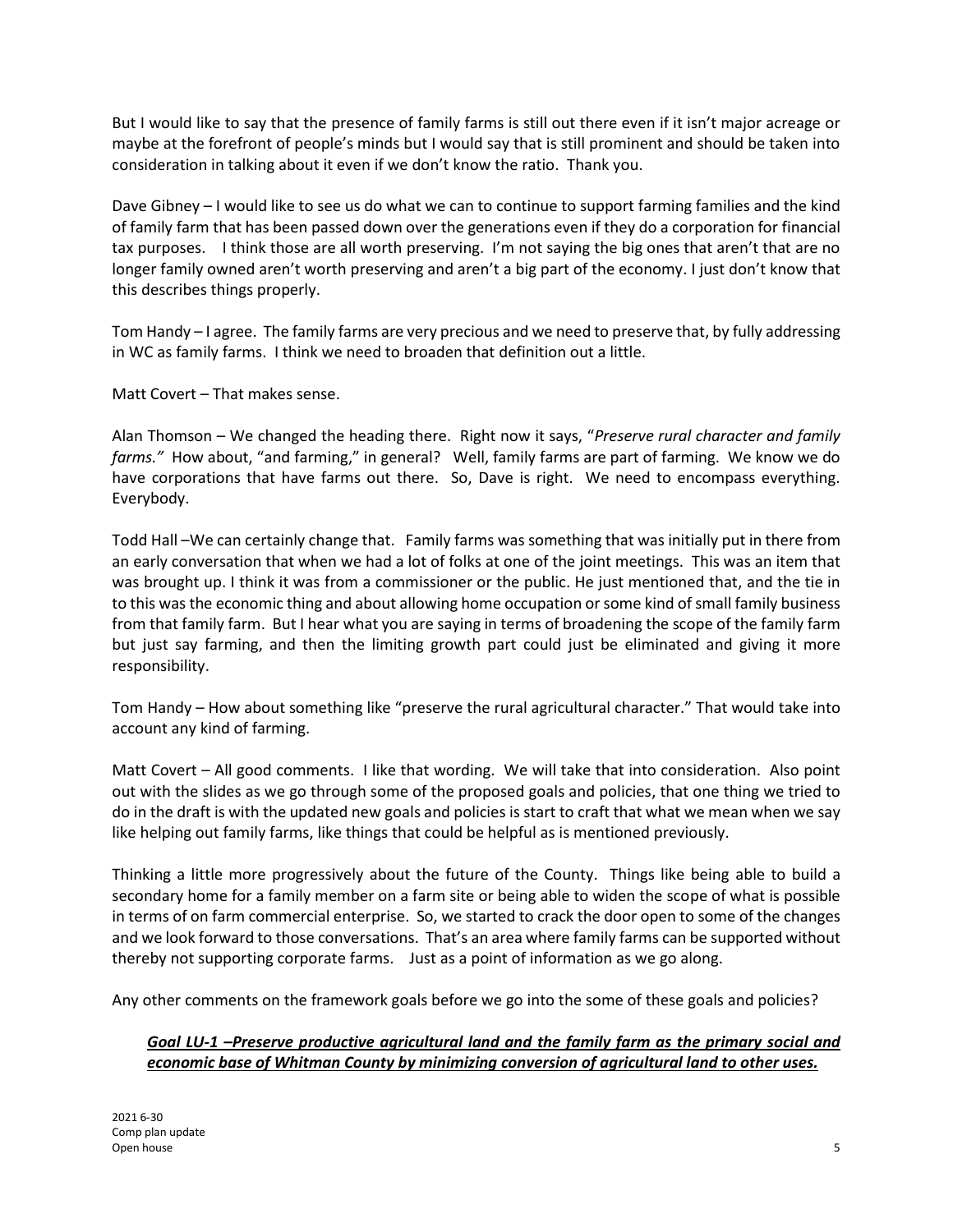*Policy LU 1.1 – The County shall maintain, to the greatest extent feasible, an up-to-date map of agricultural land and prime agricultural land in the County to accurately assess impacts of proposed land use changes.*

*Policy LU 1-2 – Non-farm residential uses should be kept separate from agricultural uses to the maximum extent feasible to prevent increasing the legal liability of agricultural uses.*

This is one that is taken from, and you'll see here some of that same language, one of those that was taken from the adopted plan that is currently in place, with some new added in. There are a couple of areas based on this conversation that we will have to soften this language. For example the one on 1.3.

*Policy LU 1.3 – The county shall prohibit residential subdivision of lands in all unincorporated areas except designated unincorporated communities and those areas designated for Cluster Residential development.*

Matt Covert – Obviously, a subdivision is a different story but they are talking a house that I remember from short plat regulations but how do you make sure that is not terribly onerous or impossible? In the policy 1.6 here this is in support of the goal of preserving productive agriculture and the family farm as a primary social economic basis for WC.

*Policy LU 1.4* – *The county should discourage non-agricultural residential land use on agricultural lands, except in cases where rural accessory dwelling unit is permitted and except those areas designated for Cluster Residential development.*

*Policy LU 1.5 – The county should require that all levels of governments and their agencies consider the impact their programs and projects may have on agricultural activities and seek to minimize any impacts that threaten the viability of agriculture and the family farm.*

*Policy LU 1.6 – The county should create a conditional use process to allow for rural accessory residential uses within the footprint of existing farm home sites to allow flexibility for farm residents and strengthen family farm enterprises.*

On Policy LU 1.6, this is one that I mentioned that I cracked open the door to some additional possibilities so the language here is definitely up for debate. The idea is to create a process to all for a rural accessory residential use. Essentially a second residential unit within the footprint of an existing farm home site. So we aren't talking like an addition to the home but a second structure or a second unit to allow flexibility for farm residences and strengthen family enterprises.

So, it's not quite a short plat because that entails a certain distance between homes and it would be like the legal owner would be totally different like a rural residential use. This is more thinking about in terms of providing like one additional unit in some cases where appropriate on the existing farm site. Just an example of something that we heard at previous meetings, one of the joint meetings how that could really help preserve existing family farms and strengthen those family ties.

Tom Handy – I had two thoughts on this section. One is them, LU 1.2 seems to be worded a little clunky, *"….to prevent increasing the legal liability of agricultural uses*." I can understand the intent but I don't think it really states it well. I think we already have a policy for that.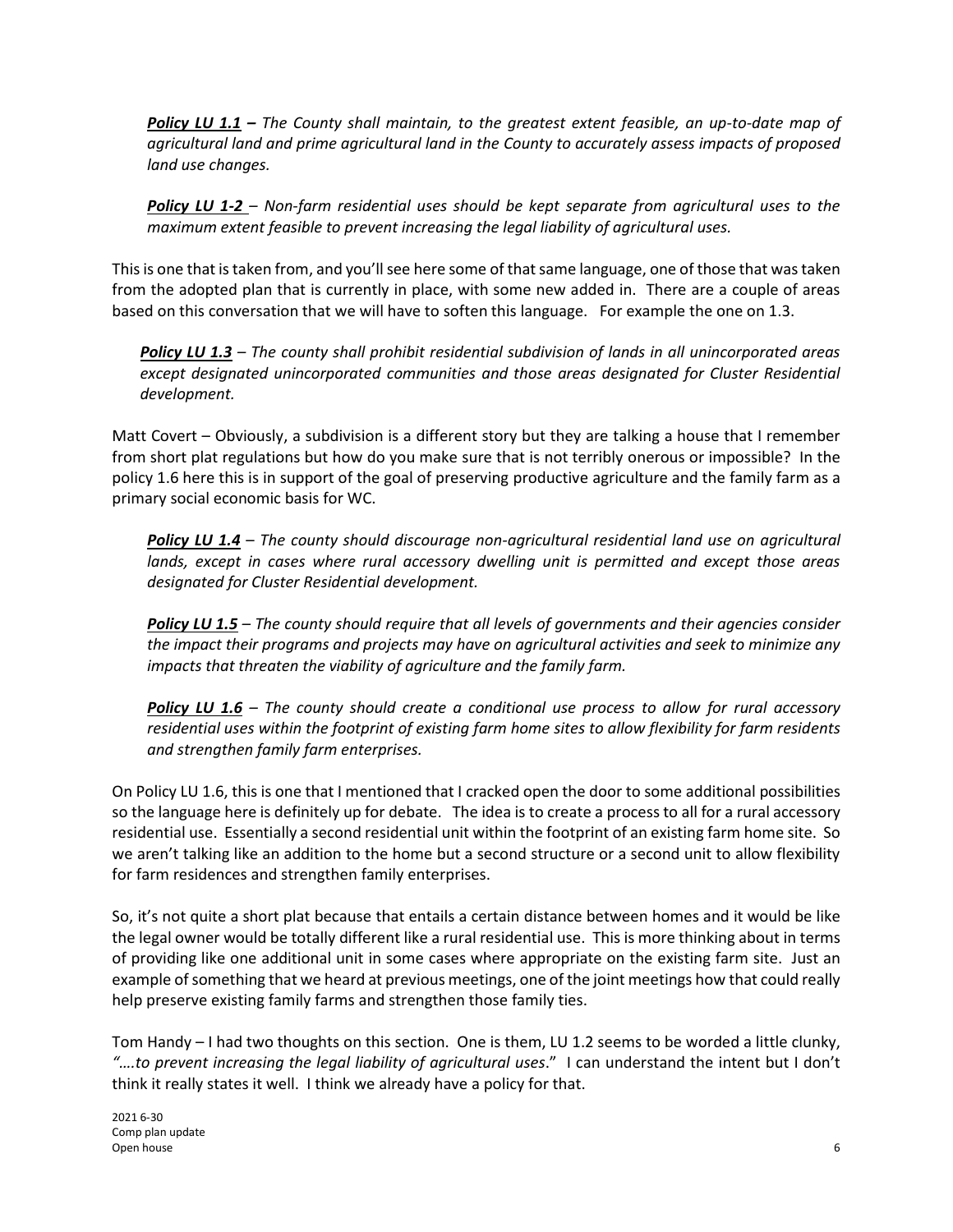Dave Gibney – That is entirely covered by the rider that anybody has to sign that wants to live out in the county if they want to put a house out there.

Tom handy – In this other section we don't have much of it right now and I don't know whether or not it might become an issue, but if we ever had temporary workers, like if they started growing grapes along the Snake and they brought in people to work. Most of the time the farmers would put up temporary housing for these people. I don't see any provision to allow that. Maybe it's not necessary that is it there.

Matt Covert – That is a good point.

Alan Thomson  $-$  I've not in the County

Tom Handy – They might start to grow more grapes. There were a lot of orchards in there before they put the dams in. Maybe it is unnecessary but there is nothing in there that. They might start that again like they did 100 years ago. There were a lot of orchards down there before they put the dams in. I just wanted to point out that there is nothing in there for those kind of dwelling units

Alan Thomson – I've never encountered that in the County. As far as the development regulations are concerned, that is not allowed. If this is something that the BOCC wants, we would have to amend the development regulations for that.

Dave Gibney – That LU 1.3 is exactly the same thing as we talked about a little earlier. You really can't put a house anywhere out in the County.

Alan Thomson – I've got several questions about this. The first one is LU-1. Just a general question and I heard somebody in the public asking a question. Is it true that productive ag land is the primary social and economic base of WC today?

Matt Covert – It is not the primary driver of employment but if you are looking at exports or value of product produced, I think it is at or near the top.

Alan Thomson – We have some public comments about alternatives to agriculture. Some commercial or industrial types of activities have, yes, you are right most of that is in Pullman but that is not WC. So we want to encourage a little bit more of industrial/commercial activity rather than farming or along with farming. I was thinking of what the BOCC might think of that description there. Do you think that is true anymore?

Tom Handy - I can't speak for the other two commissioners because they are farmers for life. I haven't ever been a farmer. But I would tend to agree with you myself, that when we were talking about earlier things, I think we should be little less limiting and focus on how WC develops. There could be a lot of industrial activity that happens in around the port areas and all kinds of things that are major forces. If our plan is written as such that we're discouraging that and some essential people come and look at our plan and in talking to somebody and say that they don't want us here. I'd hate to close that door before it even gets knocked on.

Dave Gibney – All of LU 1.2 through 1.5 all seem restrictive in parallel with what we had and what we have and probably not what we want to be in the future.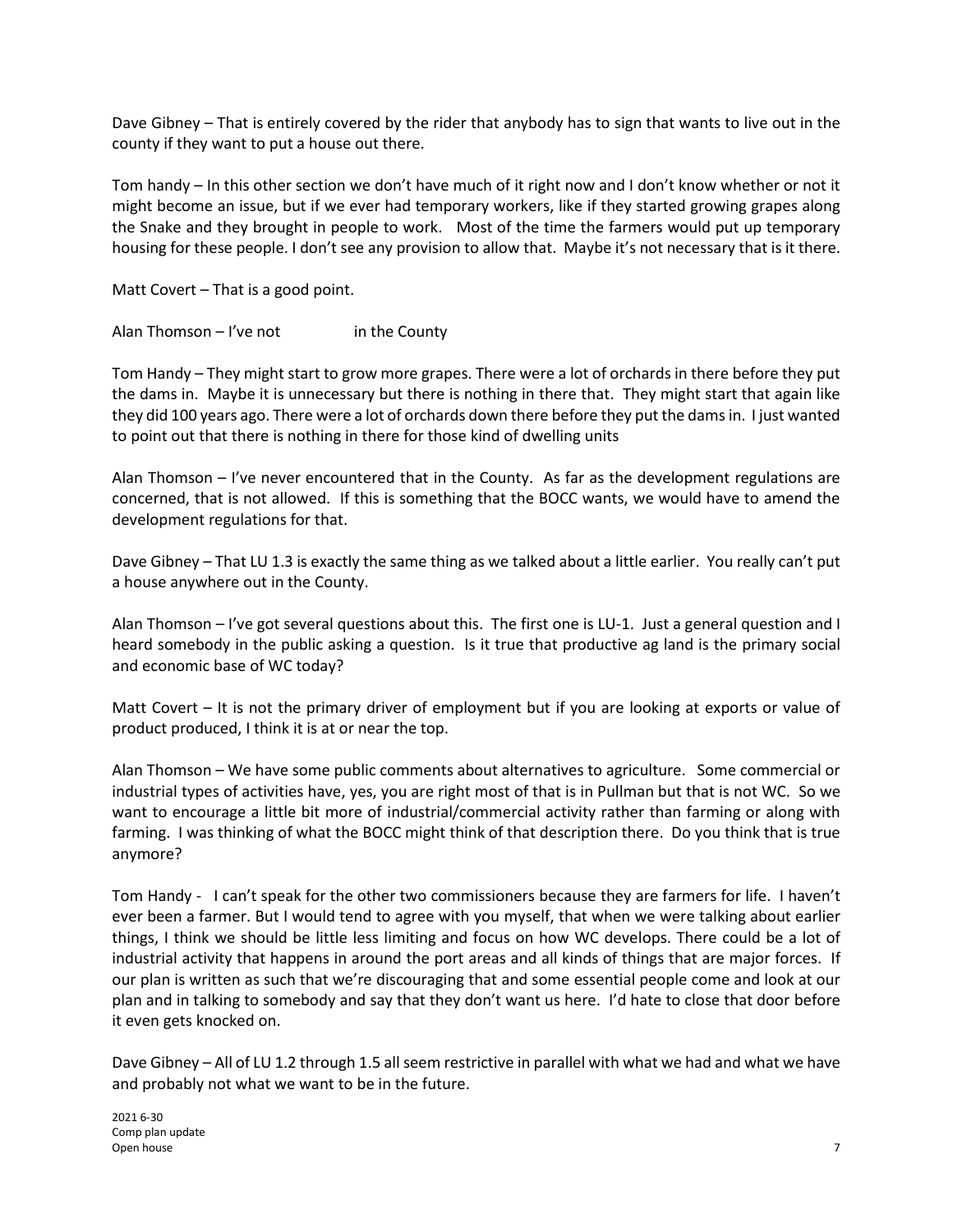Alan Thomson – No, LU 1.3 needs to be changed, personally. "*The county shall prohibit residential subdivisions of lands in all unincorporated areas…"*

Dave Gibney – LU 1.4 is pretty much the same.

Alan Thomson - Yes, so we need to amend them a little bit because "thou shalt prohibit," is pretty clear. That is not what we do today. We allow subdivisions out there but the subdivision is the parent parcel and the remainder. So if some farmer wants to carve a little section of land, 4-6 acres or something like that, that is a subdivision. That is allowed right now. So that statement is completely out of whack.

Matt Covert – Alan I think there is a difference between the parent parcel and the remainder, that would be considered a short plat by your code, is that right? This is a full plat, subdivision we considered it to be like a full plat short subdivision would be what you are describing. I don't know if that is too much for this, but that's the wording was going on that.

Alan Thomson – That's is not how I interpret the county residential subdivision of lands. That doesn't say, long plat versus short plat. That is just a subdivision of land which is a generalization of one or the other. We don't allow long plats for residencies. But we do allow a short plat for residencies. So I still thing that statement is out of whack. A residential subdivision to me could be either one a long plat or a short plat.

Matt Covert – Okay, I think I see the issue. Some of these are adapted from the old comp with some of that language. In this particular case this was one that was reworded from the existing plan but to my ears, so subdivision means long plat. Short subdivision means short plat. We can clean that up.

Alan Thomson – We still allow people to do short plats for residential parcels but it is limited now because of the viewshed. It used to be that you could split 20 acres into three parcels and build a house on each one of those parcels. You can't do that today because of the viewshed. We still allow short plats out there. It doesn't have to be near a town or a rural community. It can be anywhere. I just think that statement should reflect that capability.

Then on to LU 1.6, I don't think we want to go down the conditional use avenue there. We allow accessory dwelling units right now by development code without any permitting other than the building permit. It has to comply with the underlying code in the agricultural district, such as setbacks, water and sewer but we don't require it to go through a CUP.

Matt Covert – Is that different than the intent about the second home in the farm site? I know there was some discussion on that.

Alan Thomson – The BOCC and I had a talk about that on Monday and I think all three commissioners are open to allowing two regular houses on a plat. Maybe we could massage this a little bit to just not only allow accessory dwelling units but also,

Dave Gibney – It doesn't say accessory dwelling units there.

Alan Thomson – It does.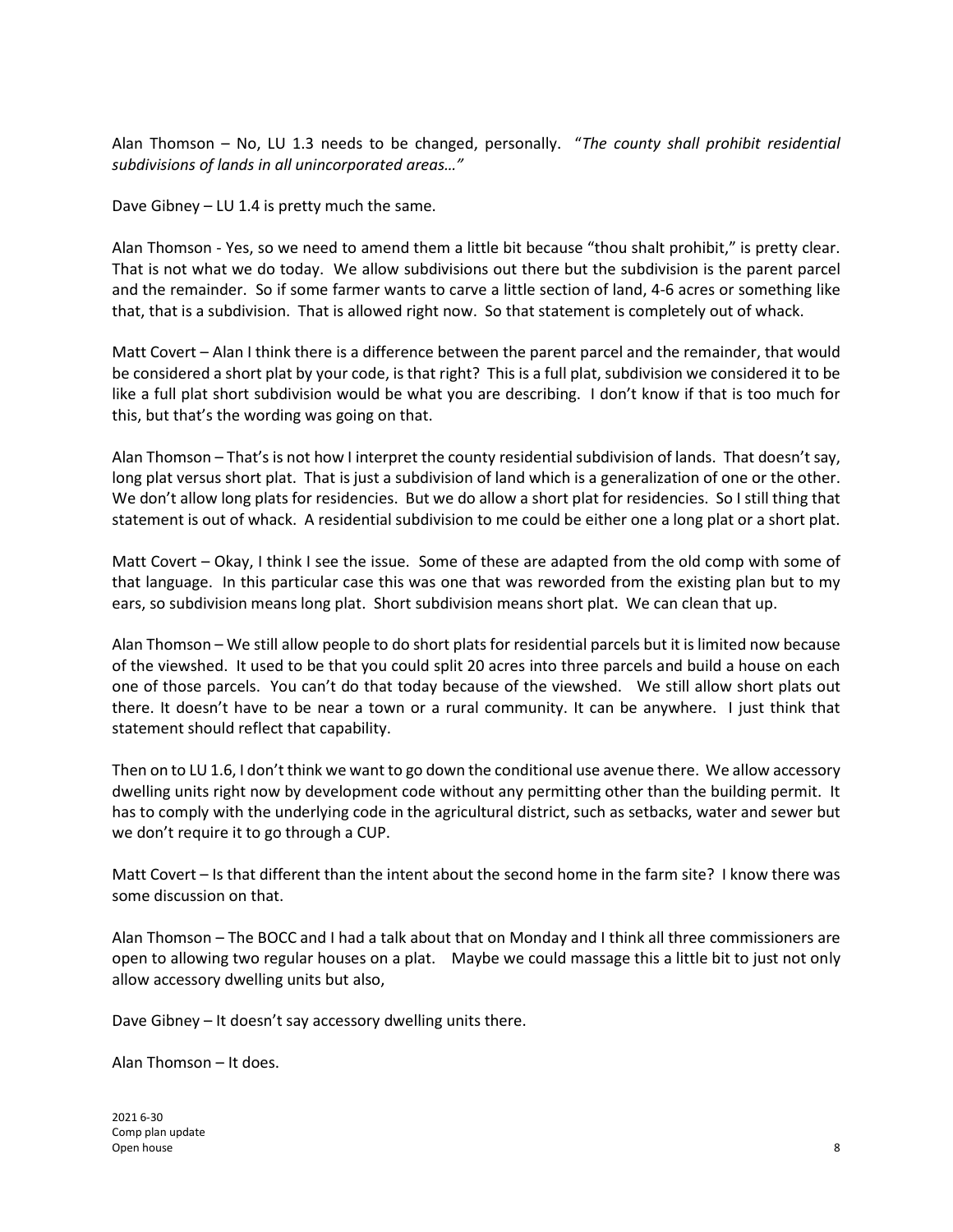Dave Gibney – No, it says, the word accessory is there but dwelling units isn't. If you just strike accessory out of there.

Alan Thomson – For rural residential uses, well, strike conditional uses for one, and allow for rural residential uses, yes. That would work because the limiting factor here is going to be the size of the parcel. As Environmental Health pointed out, if you are going to put a second house on a parcel of land it has to be big enough to put all parts in and also make the residential setbacks to the ag land. A well, septic system, a drain field, so that is dictated by environmental health requirements. We deal with that through development regulations. If you take the conditional use process out of it and then allow for home residential uses that might work.

Tom Handy – That would actually allow for it if you needed to build a bunkhouse. Under this is permitted for doable not prohibited.

Alan Thomson – We need to add things like that into the development regulations, because bunk houses have come up before and we treat bunkhouses or accessory dwelling unit the same way. It has to be up to building code standards. We don't have the word, "bunkhouse" in our regulations. It would be a good thing to add that in.

Matt Covert – If we strike the conditional use process, if the BOCC are okay with allowing that second home subject to the health regulations and the septic and well, then striking that would cover both of those uses as described.

Tom Handy – Do we want to actually put a number on it? When you say second. I could see not building a whole neighborhood there.

Dave Gibney – I don't know, but I suspect that the existing farm home sites are not huge.

Alan Thomson – And Tom, how we would address that would be through the development codes. You don't have to put a number or a limitation in the comp plan. We can definitely address that in the development codes because size is important. There are parcels that can't even allow an accessory unit because it may only be 1-2 acres. If it is large enough, and this is a question for the BOCC, how many houses would you allow on it?

Dave Gibney – You might want to allow that landowner to increase that site a little bit at the expense of some of the tilled land.

Alan Thomson – Right now, in the development codes, we allow this thing called a grouping. So, if a house was there before 2007 when we changed the code, they can use that as their starting point and have another main house within 300 feet of the main house but they have to do a short plat. So, we can toy with that one a little bit.

Tom Handy – As long as it meets the health codes and all that stuff why should we care too much. As long as they are not trying to build a neighborhood and have that kind of a thing going on, I don't know. I just haven't been around all this a lot. I'm not set in any way about it.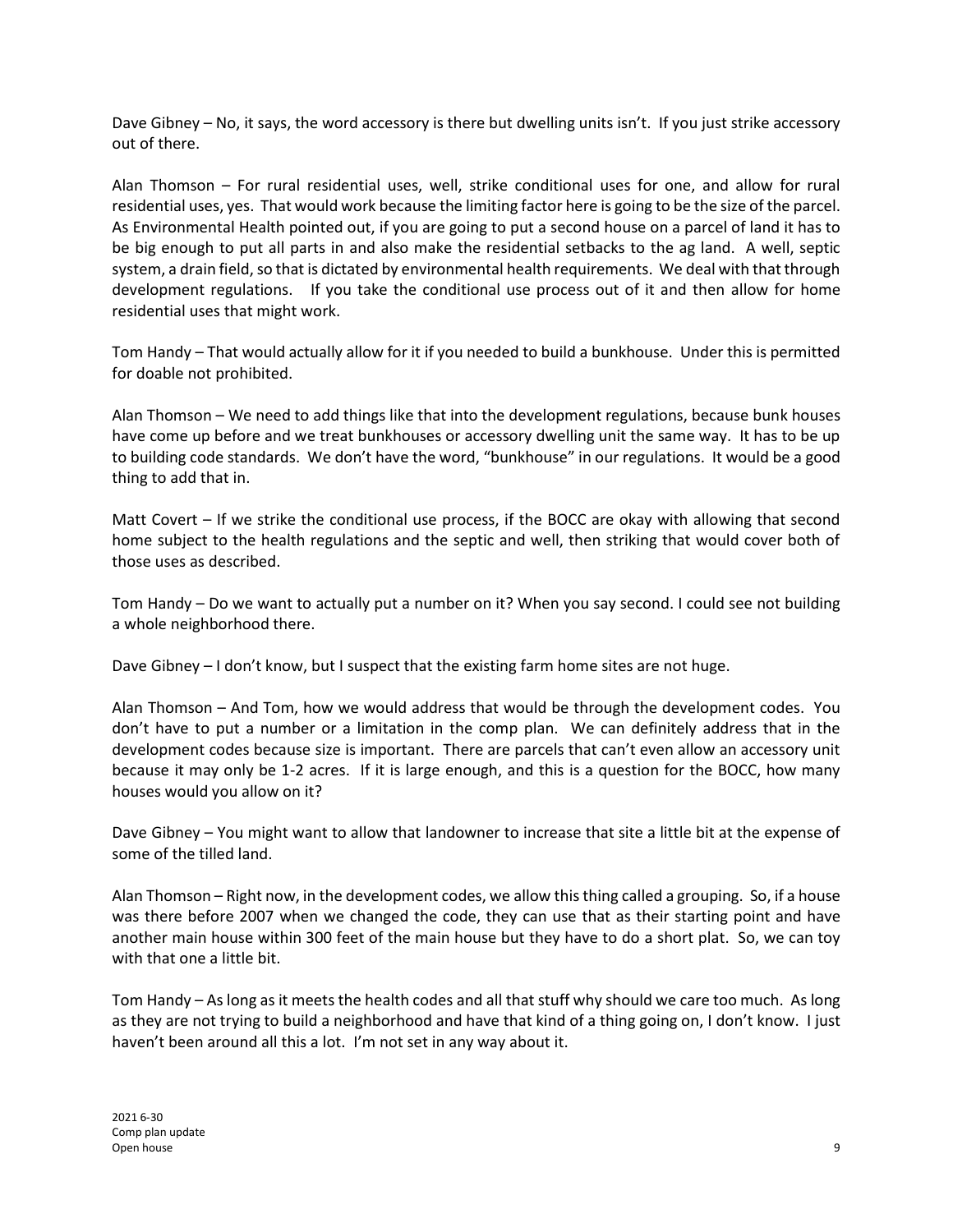Matt Covert – That is a question for the BOCC. The goal here is to have language that is not so overly broad that it would permit anything while also being broad enough to encompass things like a second home to encompass things like a bunkhouse if need be. So maybe that short plat to accommodate the second home to a degree but if there are other uses to discuss we want to be broad enough to allow a little bit of flexibility.

Dave Gibney – I think in general, the people that are here think that this section needs some relaxing, loosening, and more flexibility.

Matt Covert – Definitely, right. Is everyone okay with that?

*GOAL LU-2 – Allow and encourage development of compatible businesses in agricultural areas to serve farmers as well as to diversify employment opportunities in the region.*

*Policy LU 2.1 – The county should encourage creative, compatible, and beneficial use of resource lands other than agriculture to supplement the income of farm families. Such uses may include: tourism, mining, quarrying, boating, hunting/fishing, recreation, nursery, ad renewable energy development.*

**Policy LU 2.2** *– The county should allow and encourage home-based businesses as an accessory use in agricultural and rural residential areas through administrative use or conditional use permits, depending on the extent of potential impact on surrounding properties.*

*Policy LU 2.3 – The county should encourage the development of renewable energy facilities where appropriate and in accordance with view shed policies and regulations. Proposed policy on renewable energy. View shed issue gives the county the ability to evaluate view shed regulations at a later date.* 

Matt Covert – This is where some of those questions about businesses and industrial and commercial uses enter into that discussion to get at some of that tension between goals to preserve agriculture and goals to encourage business. It is not that those are mutually exclusive but you can see areas where somebody could say that that is a commercial use. That is not in ag land. You are destroying Ag land. That is counter to the comp plan.

This is a separate goal with separate policies, so I think it is good to view this in light of those other issues. So I've got some language in here about creative compatible and beneficial use of lands other than ag to supplement the income of farm families. We changed that to the income of farms. I know you said there might be too much emphasis of family farms even though they are important and so we can modify some language.

I added this one here about the county should allow and encourage home based businesses as an accessory use in ag and rural resident areas through administrative uses or conditional uses. I think the intent here is to depending on the proposed views to make it relatively easy to engage in home-based businesses.

Alan Thomson – That goes along with the code. Most home based businesses, unless you can't hear, see, or smell it, require an administrative use or a CUP. That one sounds okay.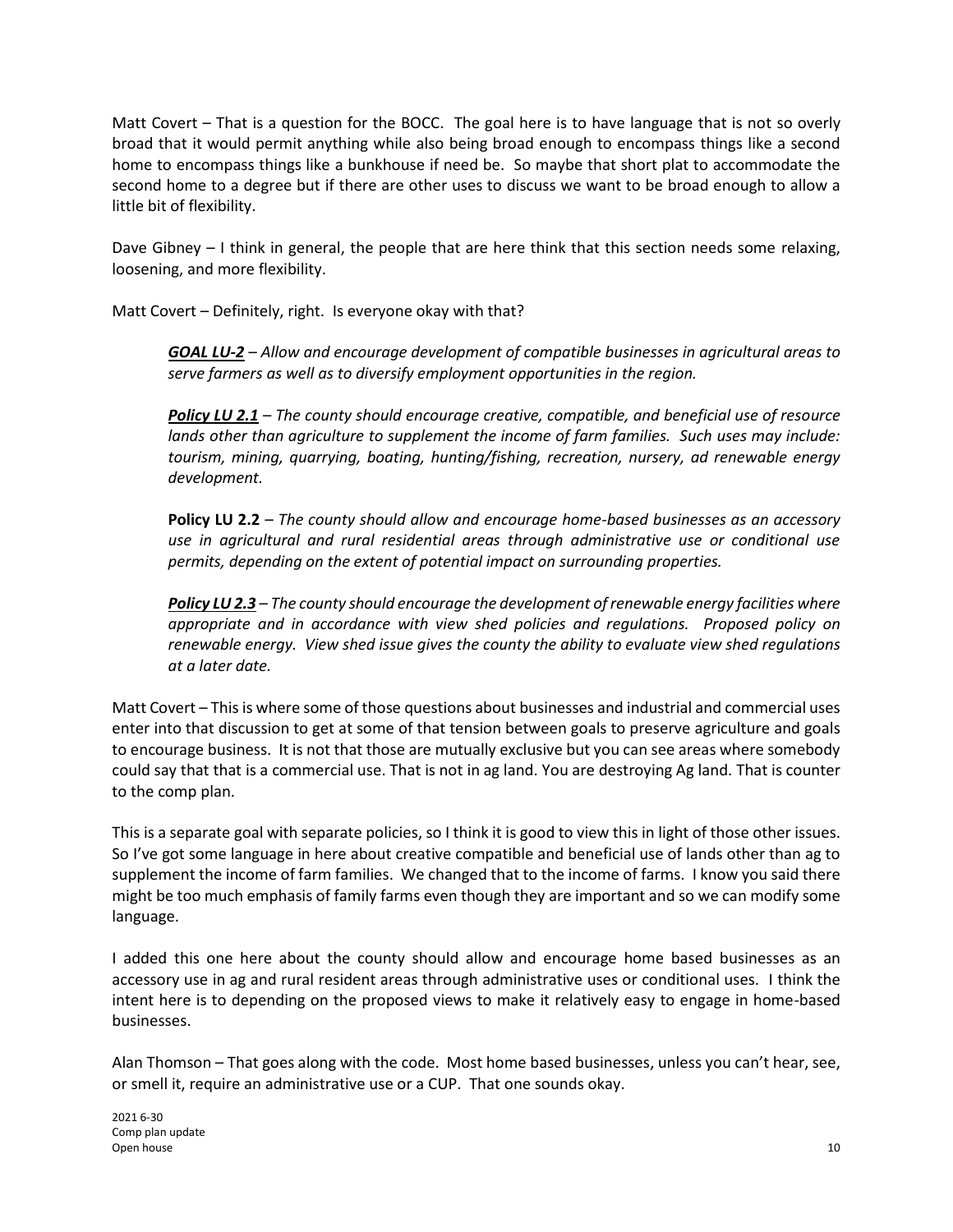Matt Covert – The last one, we tried to fast walk the renewable energy issue and land use, because they are related. This is another tension point with the viewshed issue that I wanted to raise. *"The county should encourage the development of renewable energy facilities where appropriate and in accordance with viewshed policies and regulations."* The italicized text is not in the draft but it is a good point to talk about that because in relation to residential use because windmills are a tension around viewsheds. What is appropriate with the viewshed? This is another good discussion point.

Alan Thomson – The word, "viewshed" is confusing to me and also to the code. We use the word, "view shed," and we give it a definition for residential uses. The viewshed is 1500 feet away. Houses should be 1500 feet apart. That is confusing and I know some people are going to latch on to that one word and say you can't have a wind farm up there because it is in my viewshed. It should be 1500 feet from my house. So, I really think that word needs to be changed. It is too confusing. You need to describe it some other way.

Matt Covert – I know there are regulations around the development of windmills in terms of distance from things. So we certainly don't need to call it the viewshed.

Alan Thomson – In our development regulations we have regulations for developing wind farms. We do have setbacks and we call it setbacks. The setback currently in code is 4 times the height of the tower. That is the setback so we do address what we call it viewsheds in the active development regulations.

Matt Covert – Is that the case for any tower?

Alan Thomson – That is just for the wind towers. So, you get anemometers up there and they measure the wind speed. There is no restriction on that. Then there are cell towers.

Dave Gibney – Let me ask about renewable energy. Let's say somebody wants to build a converted, let's convert straw into biofuel, or let's buy a bunch of solar panels. Those are renewable energies, not wind and how do we address encouraging them and still provide the protection?

Matt Covert – I left the language here deliberately vague because there are multiple types of renewable energies. A bio energy facility a commercial scale solar farm, wind farms as we discussed, so I think this is a case where because technology changes and we don't know exactly what the particular renewable energy uses or what facility types are going to be, that listing them out in the comp plan might not be necessary. But this is towing that line of too specific or not specific enough.

Tom Handy – Why not just change the word, "viewshed," to "setback?"

Matt Covert – I think is all types of renewable energy facilities. If there is a case where if something new is proposed, that is not explicitly considered in the development regulations you would have to go through a process and update the development regulations to account for that. The general idea is to support renewable energy facilities where they are appropriate and where they are in accordance with setback regulations.

Tom Handy – I agree. We don't want to have machines as a communications device in our comp plans.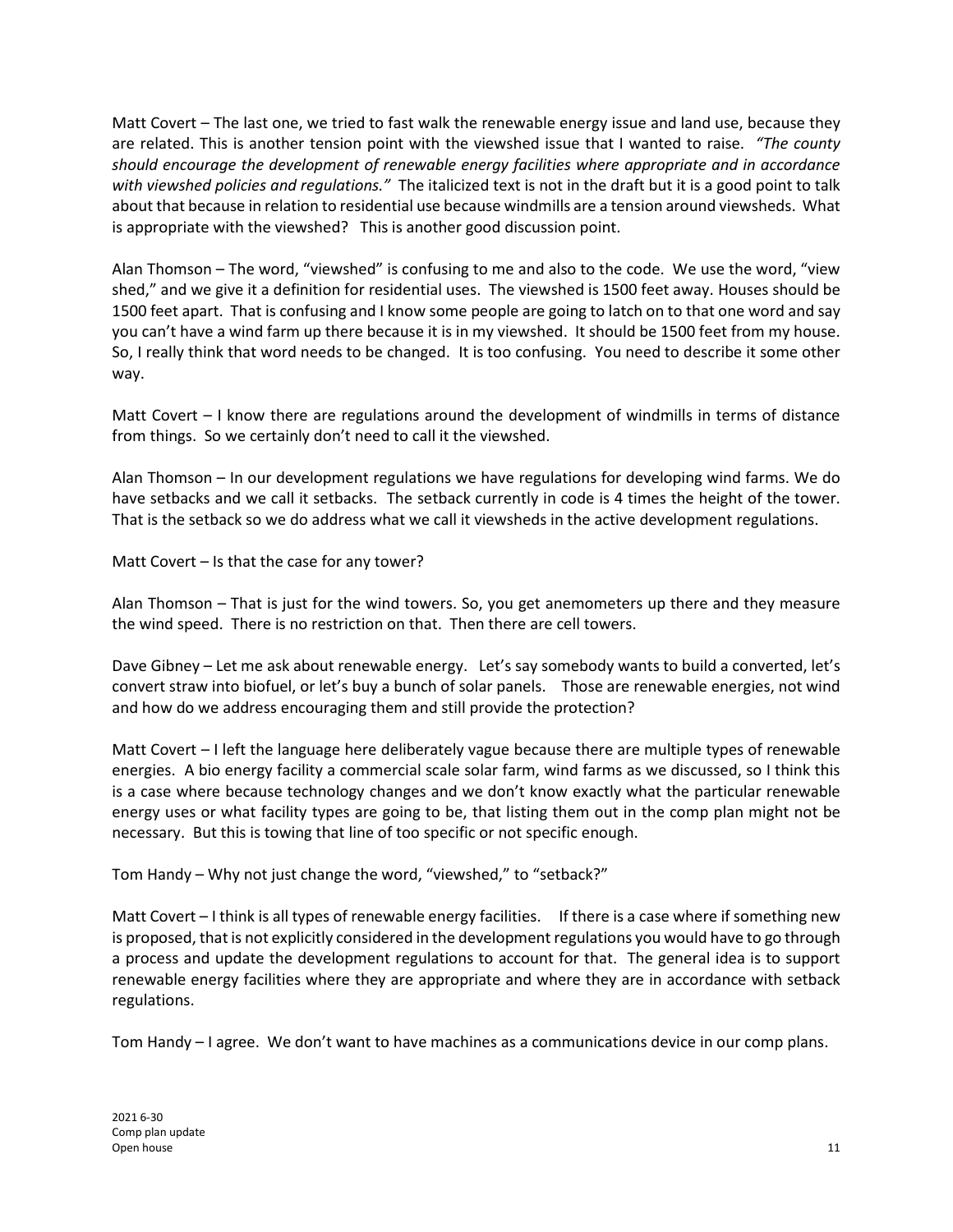Alan Thomson – Dave, let me address what you just said. The comp plan talks about renewable energy facilities and we have to have that in here in order to have a compatible development regulation. Under Chapter 19.10, the Agricultural District, the first thing under conditional use permits says, *"Public or private substations renewable energy generating facilities."*

So that encompasses what we think about as renewable energy. So it has to go through a conditional use permit. But I think it is compatible having it mentioned in the comp plan which it is right now and then the development regulation is in partnership with that.

Dave Gibney – So, I agree the viewsheds is where it has to be. If it was already there, why did you have to write a new section to do wind power?

Alan Thomson – Renewable energy is more than just wind farms.

Dave Gibney – What you just read would have allowed wind farms.

Alan Thomson – Yes, renewable energy generating facility.

Dave Gibney – And yet, the County for many reasons decided that it needed to write a whole extra section of the code to accommodate wind farms.

Alan Thomson – That was absolutely necessary because, I don't know if you remember that whole process of permitting Palouse Wind. If we did not have that development regulation I think EFSEC, the State, would have stepped in and we wanted to avoid that like the plague. That is why we created that energy code, the renewable energy code for wind mills. There were so many parts to that, how you develop a wind farm is pretty complicated and we needed the code.

Dave Gibney – And a solar farm isn't?

Alan Thomson – We need a solar farm code as well, if we are going to go down that road, yes.

Matt Covert – That is going to be the next phase of this, once we move into revising the draft and doing a code on it. That would be a good example of what we want to say. Okay, with our policies and goal statement we are encouraging future renewable development where are some areas where the regulations can use some changes in the future? That is a good example.

Alan Thomson – My two cents here on Policy LU 2.3, that first sentence should end "where appropriate." The rest should be taken out.

Matt Covert – Right. We will do that.

*Goal LU-3 Provide limited, low density living opportunities in unincorporated areas on nonagricultural lands for individual households whose needs are not addressed by land use opportunities within incorporated areas.*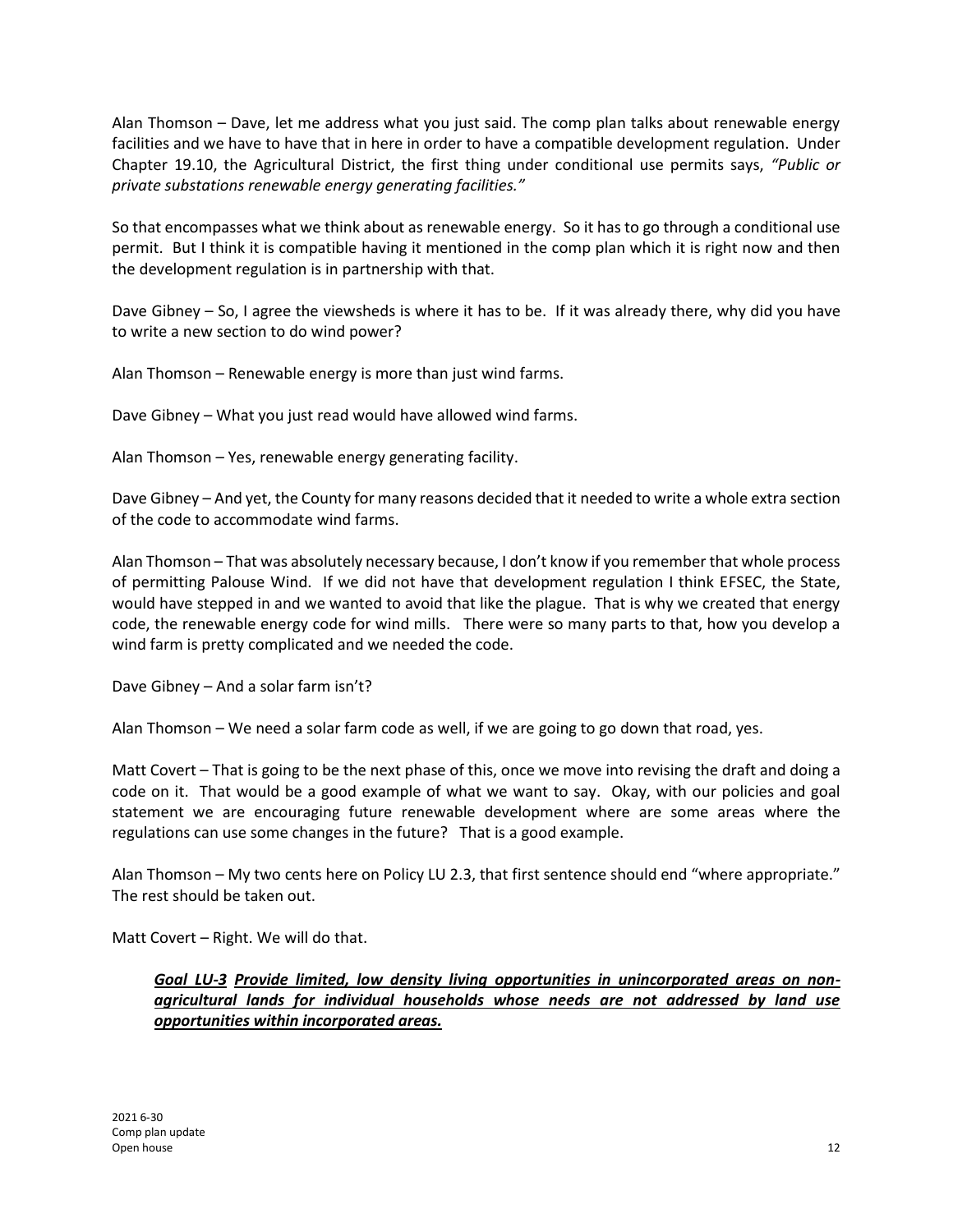*Policy LU-3.1 – The county should continue supporting Rural Community zoning in unincorporated communities and evaluate whether the existing areas with these zoning designations are sufficient to meet demand.*

## *Goal LU-4 – Discourage urban and suburban development outside incorporated areas in Whitman County, except within designated unincorporated communities and those areas designated by the Plan as suitable for cluster Residential zoning districts.*

*Policy LU 4.1 – The county should prohibit urban and suburban development outside incorporated areas (except within designated rural communities and areas zoned for cluster residential) through prohibiting plat (subdivisions) and short plats of more than two lots (inclusive of the original parcel) for residential land use within the agriculture district.* 

Matt Covert – So, a couple of these goals here, there is only one or two policies associated with them but these are ones that originated in the old plan that seemed to have some residences still. These are related to low density living opportunities, unincorporated areas, discouraging urban and suburban development meaning how it is defined in the code, which is like cluster subdivision and long plats. The policies just describe that a little more in detail.

I don't know with our emphasis on not being super prohibitive I'm not sure this needs change as well, or if they are appropriately narrow, is a question for the group.

Tom Handy – It seems quite similar to LU-1 because we talked about most of that stuff already.

Alan Thomson – My suggestion to that is LU-3, take out the "non-agricultural lands," because that is limiting right there. Landowners, if they want to take farm land out to build a house for a family member or whatever, that has been the policy so far. We have been allowing that.

Dave Gibney – Fold these concepts with the changes up in LU-1.

Matt Covert – I think that makes a lot of sense. I think these were ones you can see this when you look back at the old plan. These were the ones that led to the development of some of the development regulations that exist now, in terms of the cluster, rural residential areas in the unincorporated communities. Those have been done and so this is basically just saying continue doing that. It doesn't necessarily have to be its own section because they are basically reinforcing things that already exist.

Alan Thomson – Just one more point here. Goal LU-4 and Policy LU 4.1. I see a little bit of, a problem with LU-4 it says *"Discourage urban and suburban development...."* Then LU4.1 *"The county should prohibit it.…"* 

Tom Handy – It is the same thing over again. There are three goals that address the exact thing. You just reinforce it.

Dave Gibney – When you look at the time of the plan we are revising, there was a definite desire to encourage anything except the agriculture use and discourage the influx of population and all of that sort of thing was the concepts at the time. I think we are past that.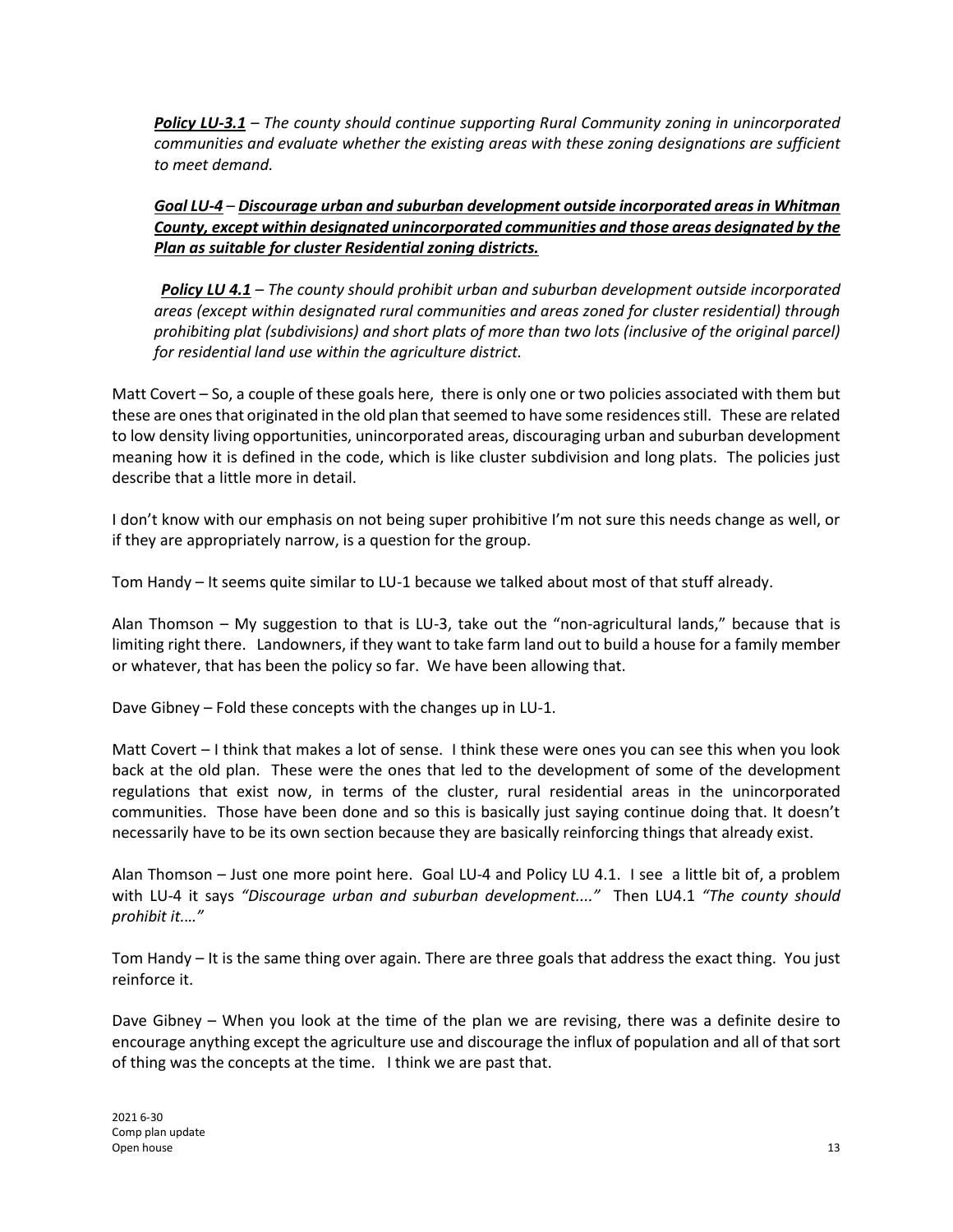Alan Thomson – Then in LU 4.1 the last sentence there, *"….prohibiting plats subdivisions and short plats of more than two lots…"* Right now, in the code you can subdivide residential lots. You can create four parcels. That is what the code says but that is not going to happen because you can't put four houses right next to each other unless it is a cluster. You still can subdivide for commercial/industrial. You can put four lots right next to each other for commercial and industrial purposes. So, I think that one needs to change a little bit. It really should be four lots but the development could limit the residential part but you can still have a subdivision of commercial lots right next to each other. That is allowed by our code.

Matt Covert – So I need to get a little more specific in here and include the commercial portions.

Tom Handy – Is this is another one along with LU-3 can be combined with LU-1? They are all kind of similar to me.

Matt Covert – Possibly. I think this one as Alan just mentioned, the issue of subdivision for commercial purposes is a little bit different from the residential stuff. I don't know if that one needs to stay separate. Just to make sure there is that distinction that you could do a four lot short plat for commercial land, even though the two lot residential construction is still there. That might be something where the nuance is important. For sure LU-3 and possibly LU-4 could possibly be combined into one.

Alan Thomson – Two lots should be four lots.

Matt Covert – In general for short plats because of the commercial?

Alan Thomson – Yes.

Dave Gibney – For a specific number.

Alan Thomson – We have a specific number in the code, now, Dave.

Dave Gibney – That's fine in the code but should it be in the plan?

Alan Thomson – Well, that is a good point.

Matt Covert – What is the chance that in 15 years the County adopts up to the maximum of nine plots per short plat. Then this would be out of compliance. So, possibly not.

Alan Thomson – You just brought up another point here, Matt.

Todd Hall – It could be something generalized. Going back to LU-1 the subdivision of lots, so you just keep it a broader and you're not getting so granular. Maybe that is a thought.

Alan Thomson – I like that one, Todd, because that just reminded me with a grouping, which is current code right now, we allow up to nine lots to be created. So there is a subdivision up to nine lots under this grouping thing. I like the idea of getting away from numbers here in the comp plan.

Tom Handy – Makes sense to me.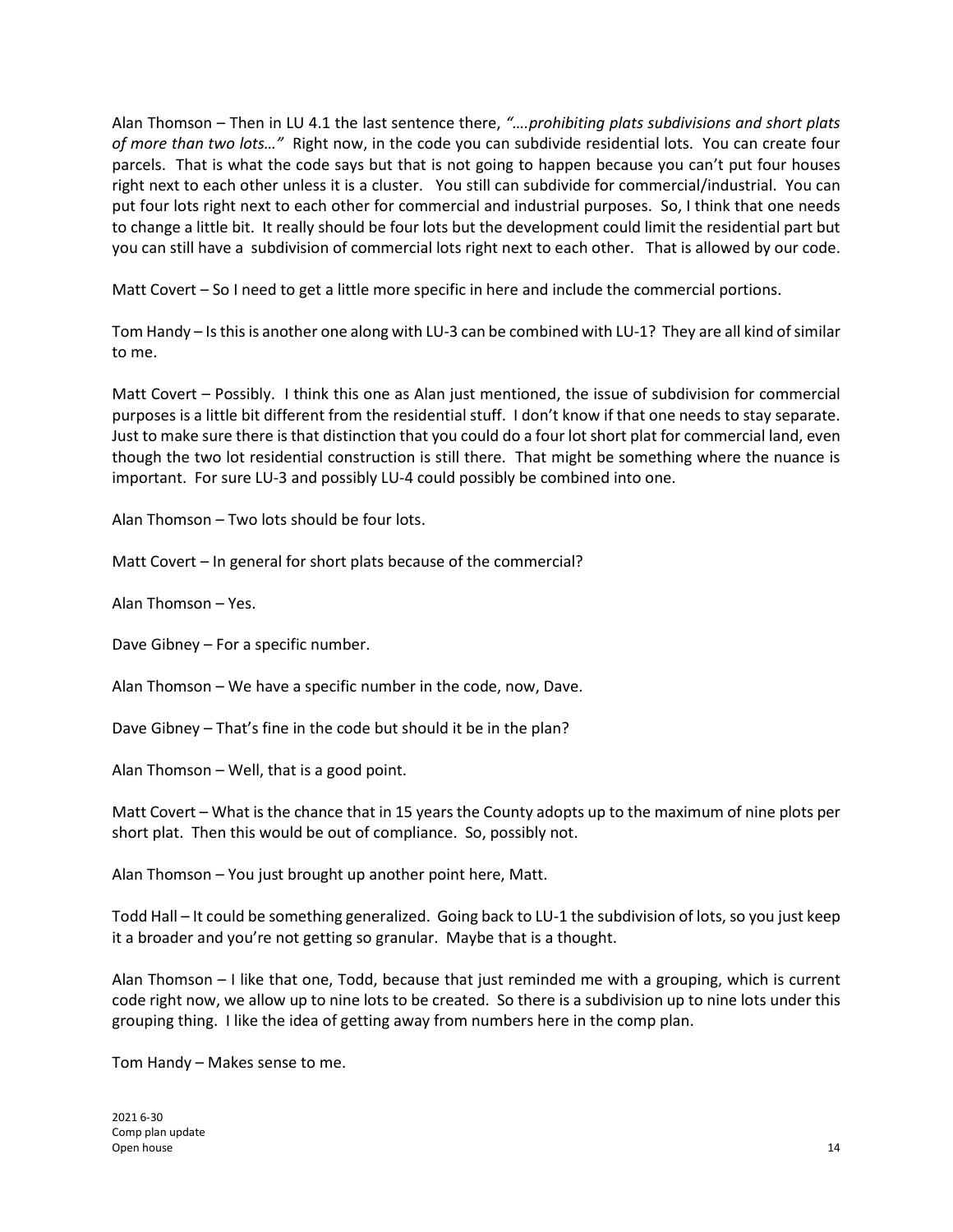Matt Covert – There are sections of the land use element that have to do with commercial and industrial but I didn't put those in there because for the sake of time I thought that the additional residential law and those kind of discussions would take up a lot of time. But in general, I think there is still a lot of value to the old plan from supporting development within the Pullman-Moscow Corridor. So, that is not in there because there wasn't a lot of change other than I combined and collapsed some stuff related to north and south but now that those regulations have been adopted didn't necessarily need to stay in the plan for the next 20 years.

I don't know Alan if you have thoughts on that before we go into environmental protection and climate change. If you have any thoughts about the north versus south clarification of the Pullman-Moscow Corridor, if that is something we need to keep in the plan or if that can be handled through the development regulations. We also talked about the Pullman-Moscow Corridor a lot in the economic development element which we already talked about. So, that is the reason why I didn't include it here. Just a pre-thought before we move on.

Alan Thomson – The North and South Pullman-Moscow Corridor District is essentially the same codes. So I don't know that it is necessary to have some sort of clarification there.

Matt Covert – Okay, I looked at the code pretty thoroughly trying to figure out the differences and in the old plan the elements were pretty much exactly the same. So I thought these could probably be combined in most cases. Anyway, that is definitely something if folks are interested in the industrial or commercial elements of that, again there is some overlap of economic development but that is in the draft that is available on line. Unless anybody has any questions we can move into environmental protection. Any additional comments?

Tom Handy – Some of the stuff in LU-6 seems to me like it is handled in code already. We have sufficient area for parking and police protection and that kind of thing and it seems silly to have that in the plan when it is obvious that it is already in code.

Matt Covert – That is right. I think a lot of that language was adopted in the original plan before the code was created. So now its relevance is less important because the code handles that. Actually there was a lot of criteria for approval of things that I cut out of there. I left a few of them because I thought they would make good discussion points.

But I agree with a lot of the existing plan. This is one of the reasons to update the plan. It has a lot of detailed descriptions of criteria for different things but are better handled through the development regulations, and they are. So that is another good example. If those are of the same mind we can take it out.

Alan Thomson – I'm fine with that.

Matt Covert – Okay, we will do that. The next is environmental protection and climate change and this is the last element that we will be talking about tonight.

## *Environmental Protection and Climate Change*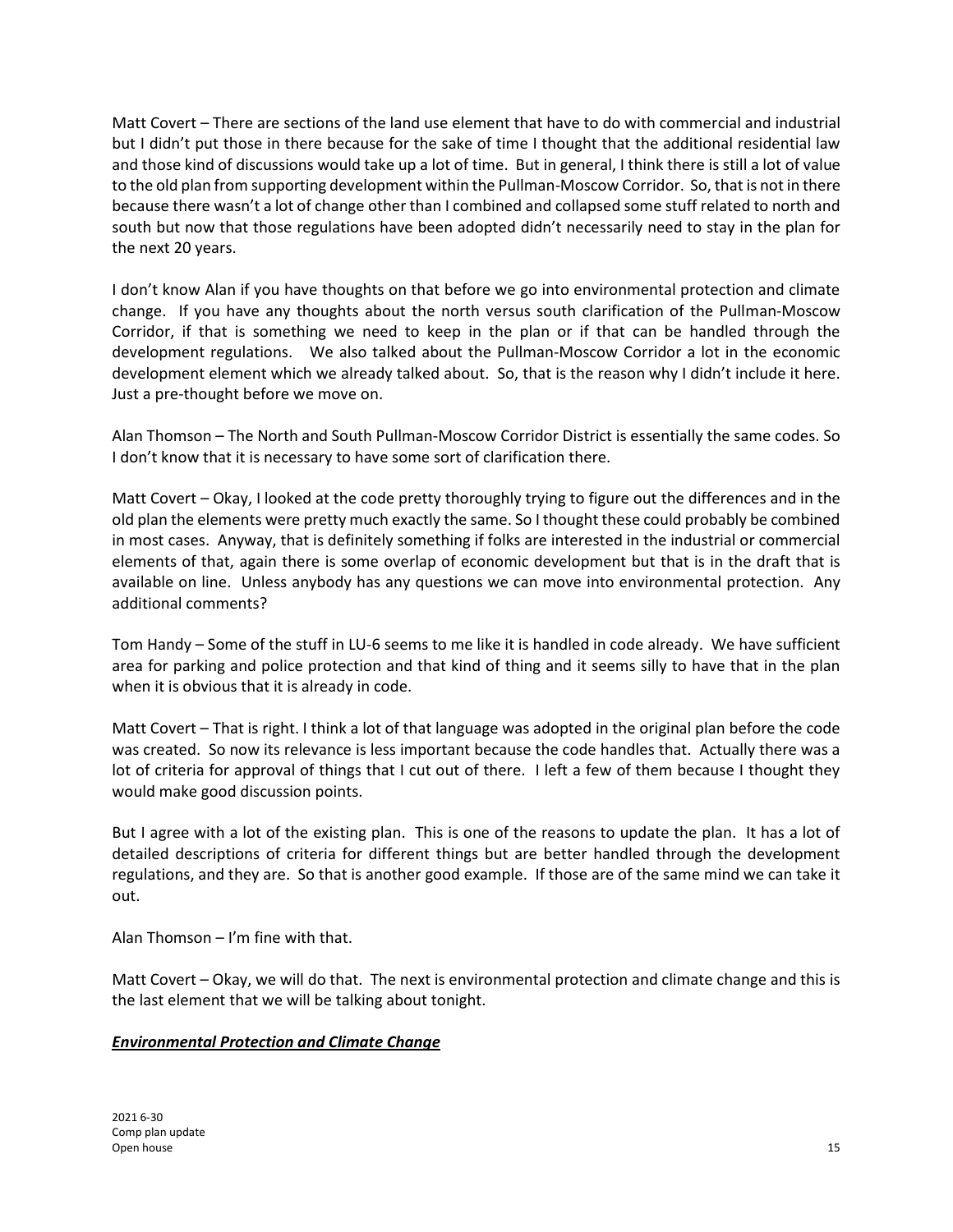*With its steep hills and valleys and winding streams, Whitman County's environmental resources provide essential services and habitat.*

*Critical areas include:*

- *Wetlands*
- *Aquifer recharge areas*
- *Fish & Wildlife habitat conservation areas*
- *Frequently flooded areas*
- *Geologically hazardous areas*

*The County updated its critical areas regulations in 2019 to reflect the best available science and comply with requirements from state agencies. This gave a strong head start, so the Plan's critical areas policies are updated to reflect this.*

*Additionally, with its reliance on dryland agriculture and low to moderate rainfall, Whitman County is vulnerable to the effects of climate change and can take important policy steps to support actions to mitigate climate change.*

#### *FRAMEWORK GOAL – PROTECT ENFIRONMENTAL QUALITY AND RESPOND TO CLIMATE CHANGE*

*Anticipate and respond to impacts related to climate change by exploring and adopting land use strategies that foster the protection of clean air and water, fish and wildlife habitats, and healthy and productive ecosystems.*

#### *FRAMEWORK GOAL – PRESERVE AND PROTECT EXISTINNG NATURAL RESOURCES*

*In cooperation with farmers, businesses, landowners and State and Federal partners, preserve and protect natural resources, which will reduce soil erosion, enhance water supplies, improve water quality, increase wildlife habitat, and reduce flooding and other natural disasters.*

Matt Covert – The important things to note here, the County has already basically done the requirements in the growth management act by designating the five types of critical areas in developing regulations to protect them. As part of the comprehensive plan update we have to reflect that in the comp plan but in many ways this is done in reverse where the development regulations are up to date using the best available science as of 2019 and we have to make sure the plan generally describes those and designates them in the development regulations. It is a bit in reverse to this section of the element the portion of the environmental protection critical areas is in many ways already done. We just had to list out what the designations are to meet the Commerce requirements and of course we will be submitting this to Commerce for review and hopefully everything is on the up and up as far as the critical areas updates are needed there.

The climate change, I added some language into the plan. The introduction to this element where I talk about Whitman County's reliance on dry land agriculture as we are currently experiencing. You have had a pretty severe heat and dryness so far this year as I'm sure you are all aware, so WC is vulnerable to the effects of the change in climate and what are some policy steps and potential development regulations the County could do to support that. Or programs the County could participate in. So this one is the creation out of both. Some existing policies in the plan that dealt with renewable energy and some other things that I thought that could be useful points of discussion. Situating this within the framework goals and I'll pause here so we talk about these if we need to.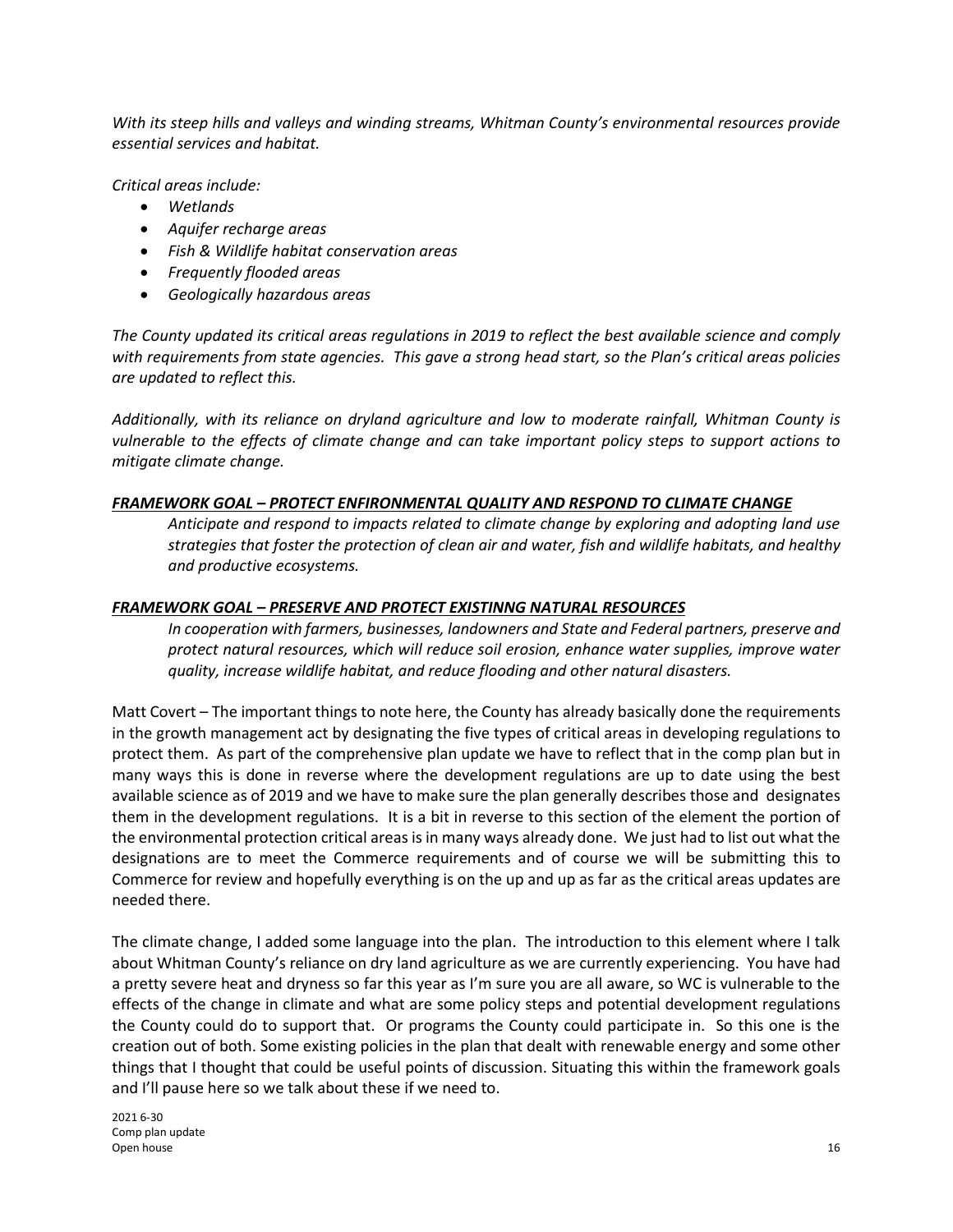We only have two that came to mind. One is protecting environmental quality and respond to climate change and the other preserve and protect existing natural resources. We did a cross talk here with a natural resources question because in my mind natural resources as we have written them in the framework goal has a lot to do with soil erosion, water supply, water quality, but from the perspective of the Department of Commerce natural resources is something that you designate to protect

Ag, forestry, and mining. So there is little different of a definition before we move on I wanted to talk about these. I think there might be some revisions needed.

Dave Gibney – I remember that when we were revising the Critical Areas Ordinance and specifically a lot of this stuff, we went to rather great lengths to say that Ag was exempt from the regulations of the Critical Areas Ordinance. That we are depending on the Voluntary Stewardship Program to do the vast majority of our protection of agricultural ownership.

Alan Thomson – There is a nuance to that, Dave. In any area you've got these drainages that go through ag fields. As that was designated as a farmed wetland or prior converted crop land by NRCS then yes, they are exempt except for flood plains. FEMA map flood plains are not exempt.

Dave Gibney – The point being here is that if you go into your comp plan now, and say a critical area in your county is prime ag land, are you opening the doors to what we were trying to avoid?

Alan Thomson – No, there is a distinction between the five critical areas and natural resource areas. Those two are slightly different.

Dave Gibney – I'm not seeing any difference with that level we are talking about. When they say we are required to do this stuff these consultants are proposing of lumping primary cultural as part of the critical areas.

Matt Covert – No that's not quite what we are trying to do here. That is kind of why this slide is confusing and I want to talk about it. In my mind, the way we wrote these general framework goals, it looks like we are roping in Ag with critical areas, but in fact they are two different things. So, designation of Ag land is the designation of a natural resource land that they are trying to protect Ag land. And the way you protect Ag land is the way we discussed before. Like limiting certain types of developments and having them be protected from legal liability or noise, odor, offering support for family farms to add on businesses and residences to support their families, etc.

That is all the protection of the natural resource lands is to protect Ag lands. Protection of critical areas is designation of those five things that are on this slide that WC already did and have already passed muster with Commerce as far as regulations are concerned. That explicitly does not include Ag. Ag has an impact on the land but in terms of regulating this is their separate thing.

Dave Gibney – I'll accept that I've been mixing the terms and using muddling the term.

Matt Covert – That is understandable. That is why I thought this slide, because of the way we wrote that framework goal we could re-visit that language. That maybe it wouldn't belong on this page. Because this is not about natural resources, which under the Department of Commerce's framework is Ag, forestry, mining, etc., not to do with critical areas. I understand the confusion. Todd and Eileen, maybe we can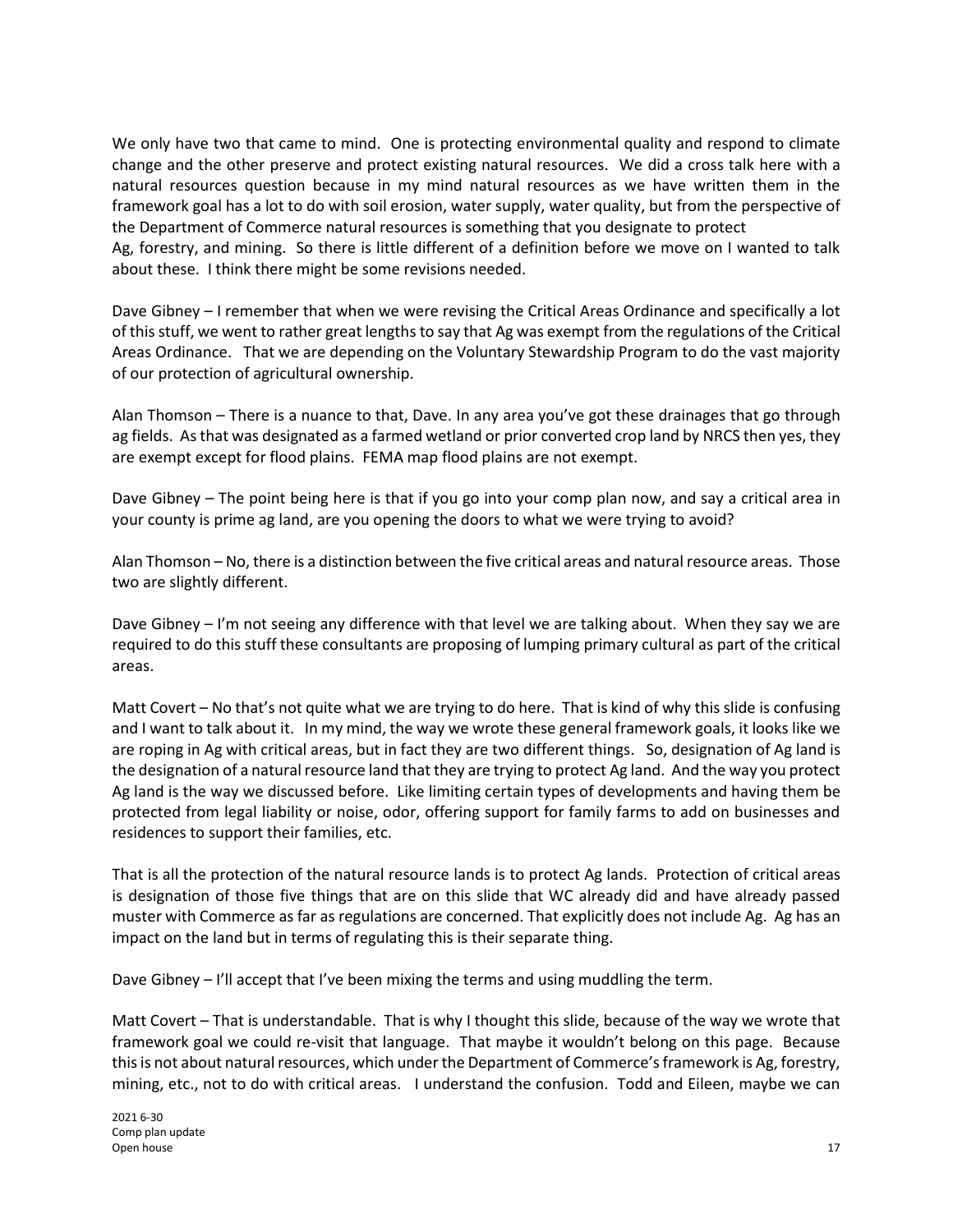talk about re-writing that framework goal and re-wording it so that this wouldn't apply. I think that added a source of confusion.

Tom Handy – Is there anywhere in here that protects the quarries and mining that the County needs to do in order to support its road systems and that?

Matt Covert – There is a section within the land use. That is where we designated the Ag resources. We also have the section within the land use element that designates the mining in this case, the quarries as a non-metallic mining as a natural resource of the County. I think we had goals and policies on that. I guess that didn't make it into the slides. I know I had at least one to do that.

Basically, the question was about a bit of a technical question although maybe this is the right venue to discuss, was about the requirements to notify. I know, the code is there if you don't have waivers from properties. You have to go through a CUP and there is how you measure the distance from a resource to a home and whether you are measuring because the existing regulations say from the resource or zone.

When I read that I was wondering if that could be interpreted to say that if the zone that the quarry is in is within 1500 feet of the zone that the residence is in then you have to notify or you can't do the quarry there. I was wondering if we should specify that the boundaries of the map resource that is intended to be quarried if that was a better approach. That was the only thing what we had in the goals and polices related to quarries.

Alan Thomson – What you are talking about there is the buffer or the setback. So, if somebody wants to open up a quarry and there is a house within 1,000 feet of the area, then you have to get a waiver from that landowner. If you can't get a waiver, you can't be within the 1,000 feet of that residence.

Tom Handy – I bought a property and whether or not there were waivers in place at the time that the quarry was put in, I bought it afterwards and I'm well within 1,000 feet of the blasting when the thing was active. It was private well water and all kinds of different things and it startled me when they set up their charges. But I never complained about it recognizing the fact that we need that rock access available as it is important to preserve.

Alan Thomson – That is important to have in there and then looking at that slide, *"Preserve and protect existing natural resources.*" One of my concerns, and I don't know if it is addressed elsewhere, is existing quarries. That covers existing quarries but we want new quarries from time to time and so that is not an existing nature resource because it is farmland at the time. So, it is existing as Ag land and natural resource but that Ag land could become a quarry. So, the quarry doesn't exist at the time. Do we take that into account anywhere else in the comp plan?

Matt Covert – I do, at least in one place possibly in the section where I did the designation write up in the land use element. That is where we designated it as Ag and the mining. Those are the two natural resource areas that we were designating. In the designation I did discuss like potential future deposits as something that we have to consider as a natural resource.

Alan Thomson – I would agree, I would really like to see some language in the comp plan somewhere that prevents someone from, not prevent but addresses the conflict there. Because if there is a bunch of landowners that are nearby where we are going to produce another quarry, they come up in arms against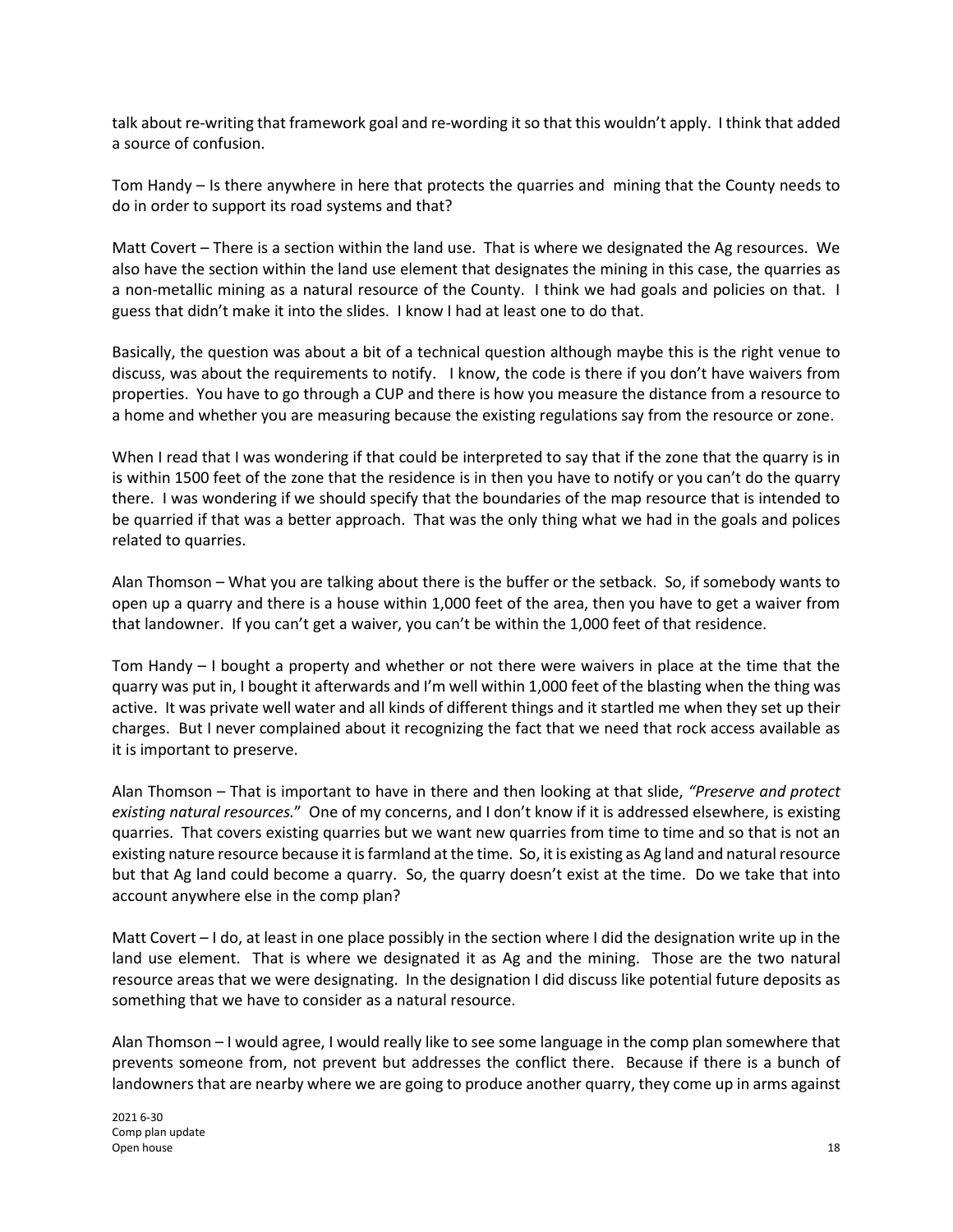us. It's like, we can't have that happening right next door to me. It is not addressed in the current comp plan. It is addressed in the development regulations, you have to have a conditional use permit and there are restrictions and limitations that you have to work with that. But it is not in the comp plan and the attorneys argue that if it is not in the comp plan you can't do it.

Tom Handy – There is a cluster development out there by Sunshine Road where there is an active mine. It is getting fairly close to the property line. The Pullman-Moscow Corridor is natural great place for mining because the basalt is so close to the surface.

Todd Hall – Here is potential wording, so Matt is right and starting on page 19 of the land use breaks down the uses that you mentioned. Designation of mineral resource lands, goes on to talk about its importance. Then on page 20 there is an interesting sentence in there that may be useful for putting in the framework. *"It is important to preserve and encourage mineral resource activity as viable operations protect them from the encroachment of incompatible uses*." Then it goes on that these are important resources for the long term commercial significance of the County, etc. I think that might be a potential re-work there, Matt and Alan for that framework. That is page 19 and 20. At the top there is preserve and encourage. So, maybe that might be something we could fool with there.

Alan Thomson – Yes that might work. Thanks Todd.

Todd Hall – Under land use, natural resources there is the break outs of critical industrial designation of mineral resource of land, the second paragraph down. That is where the language is. That talks about *"lands are approved as conditional uses or Admin uses where there have been waivers have been obtained of any residents within 1,000 feet of boundaries or properties zone, etc. etc."* The section there talks to the importance of them but reformatting the framework goal that is up there, maybe if there is other policies or goals that could be changed.

Matt Covert – No, not directly related to the mining resources. That is where I was saying just based on how we could update that framework goal. That would pull that framework goal out of this particular element. Which is probably good because it avoids that confusion that we just had.

Tom Handy – I see it on page 21 on the copy that I have.

Matt Covert – Thanks for the feedback on that. So, I'll just go through the goals and policy statements for the environmental protection and climate change.

## *Environmental Protection & Climate Change*

## *Goal EP-3 Use best available science to guide and regularly update development regulations.*

*Policy EP-3.1 – The county should coordinate with and monitor guidance produced by state and federal agencies that could affect how up-to-date the county's development regulations are.*

*Policy EP-3.2 – The county should consider refining the use of SEPA by raising the threshold exemptions for when SEPA is required to account for the development of detailed and effective critical areas regulations. The State Environmental Policy Act of 1973 placed a requirement on both local government and private developers to conduct environmental reviews of all significant*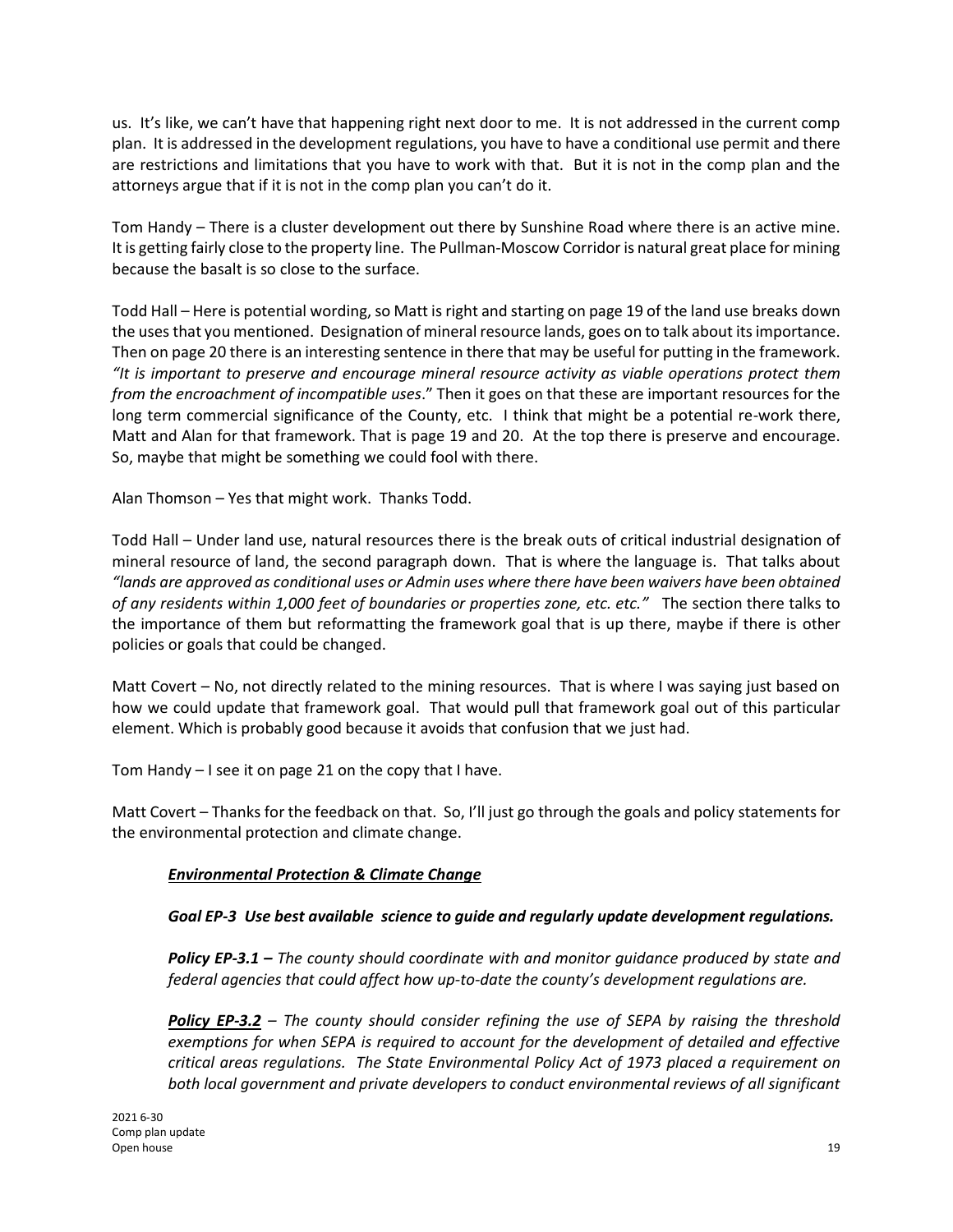*actions. In the last Comprehensive Plan Revision, it was determined that overall County policies should be developed for guiding use of SEPA as a tool for local decision –making. Consequently, it*  was determined that actions having a significant impact on water resources, critical *environmental areas, or agriculture should all be given closer evaluation at the local level through the SEPA process. However, the creation of critical areas regulations and other elements of the development regulations make SEPA less useful for small projects or developments with limited beyond what is already mitigated through the development regulations.*

Matt Covert – We don't necessarily have to have this in here EP-1 and EP 1.1 are boiler plate, seems like it should be in here but doesn't really serve any useful purpose that I can find. If you want to strike it that is fine. I don't know if it needs to be in here but that was just something that seemed like a good thing to have and then EP-2 this should say critical areas instead of natural resources because that gets to the issue of those framework goals. Just the language confusion.

Then we get into the goal to use best available science to guide and regularly update development regulations. This is the EP-3.2 I will highlight here. This is a long one and there was a lot of emphasis in the original plan on SEPA and the use of SEPA to accomplish protecting critical areas and while SEPA still has its uses and I think the County has such good critical areas development regulations now that you could consider raising the special exemptions for when SEPA is required. I don't know if that is a hot button issue or not.

I thought that since the 1978 plan was written when SEPA was new and was the primary method of which environment resources were protected, now that the County has the critical areas ordinances whether raising the threshold would be appropriate. A lot of this language is explanatory and can probably go but I thought it was important for a draft as a discussion point. So I am interested in what your thoughts are on that.

Alan Thomson – Yes, so I was confused about what you were getting to here. Are you talking about back when they started eliminating the categorical exemptions? Is that what you are referring to here?

Matt Covert – Yes, the (inaudible) thresholds.

Alan Thomson – Right, and you are relating it to critical areas?

Matt Covert – I am relating it to using SEPA for when it is most needed and not relying on it as the basis for protecting environmental resources from where the code already does a perfectly good job was my thought behind this.

Alan Thomson – The exemptions in here, the standard exemptions in the County code are for single family residential multifamily, barn, roofing shed, office, schools, commercial, recreational service, storage building, parking. I mean filler excavation. We just have the standards exemptions right now. We have not increased them. That would have to go through the BOCC and have not really seen a necessity to increase any of those at all. That has never been a problem.

Todd Hall – That is typically the case for counties. A lot of it is more urban threshold or increase. What Matt is getting at is do you feel comfortable with your existing critical regulations which are brand new,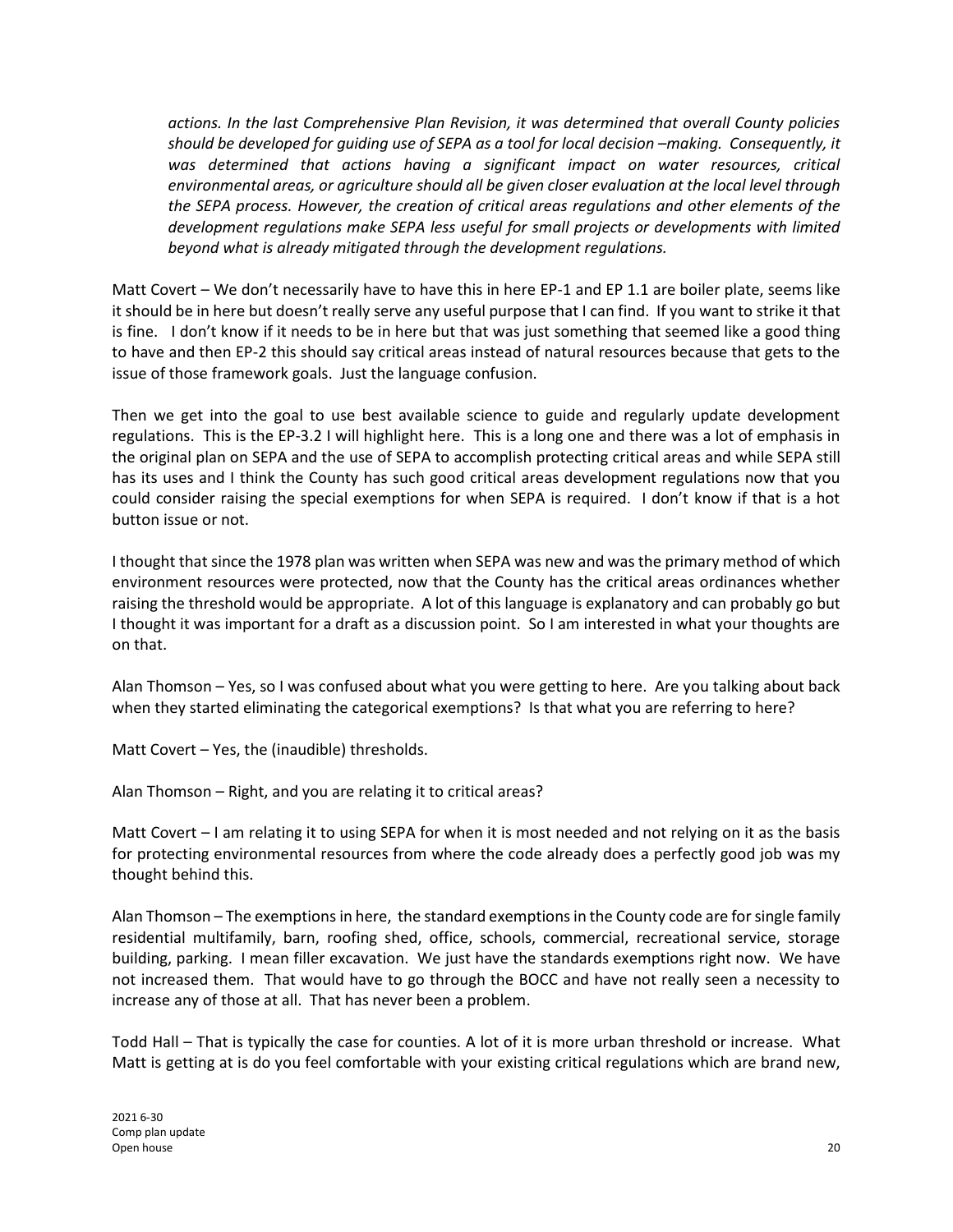only 2019. So those are strong enough and you are comfortable with the existing SEPA regulations that nothing additional would have to be added to it.

Alan Thomson – Right, but I'm not comfortable with the existing SEPA regulations. I am butting heads with the State on that one. There are so many instances where SEPA is used by the public to prevent places getting developed and we've got these critical area ordinances. We have all the development codes that came in after the SEPA regulations were initiated and the State is not willing to budge on that.

Matt Covert – That may be something where I'm trying to raise special exemptions but that may not be where the problem is. The problem is just with the overly broad use, the ability to overly broadly use the SEPA in general, which is not something the County can do anything about. Although we are actually moving on a totally separate note, we are trying to get some work with the State to streamline some of those things. There may be things coming in the future. But that is not the issue right now.

Alan Thomson – I hope you are right there, Matt. Again, getting back to EP3.2, is it necessary?

Matt Covert – Probably not. It sounds like no. I think it would be doing something that wouldn't solve the SEPA problem.

Todd Hall – That is an old one too anyway. Right?

Matt Covert – The old plan has a whole (inaudible) on SEPA and how SEPA is used to protect the environment.

Todd Hall – So this is old, kind of antiquated at this point.

Alan Thomson – I would be in favor of getting rid of it because thinking about when the old code, the comp plan it was a different time frame and we didn't have critical areas ordinance at that time.

Matt Covert - The SEPA has been around for ten years, less than ten years. I'm fine with what the exemptions are now and the issue is broader and can't be dealt with at this level, then I think I am comfortable striking that.

I still have a couple on climate change goals and policies. The first one is about renewable energy generation. Again, this is an area we had to change the viewshed thing. It should have said setback, if it should be there at all. The intent is to not use the regulations as a, to not have any reason within this plan that people could point to, to use regulations as a reason to keep out any additional wind development where it makes sense.

That is part of what protecting the rights of individual property owners to engage in renewable energy generation if it is appropriate and if they can go through the regulations. I'm not sure if it is necessary but I'm just trying to close the loop on preserving the ability to do future projects without seeing anything in this plan as an excuse to stop them.

Alan Thomson – Policy CC 1.1 is necessary that we have a code and again, that word viewshed is going to throw everybody for a loop.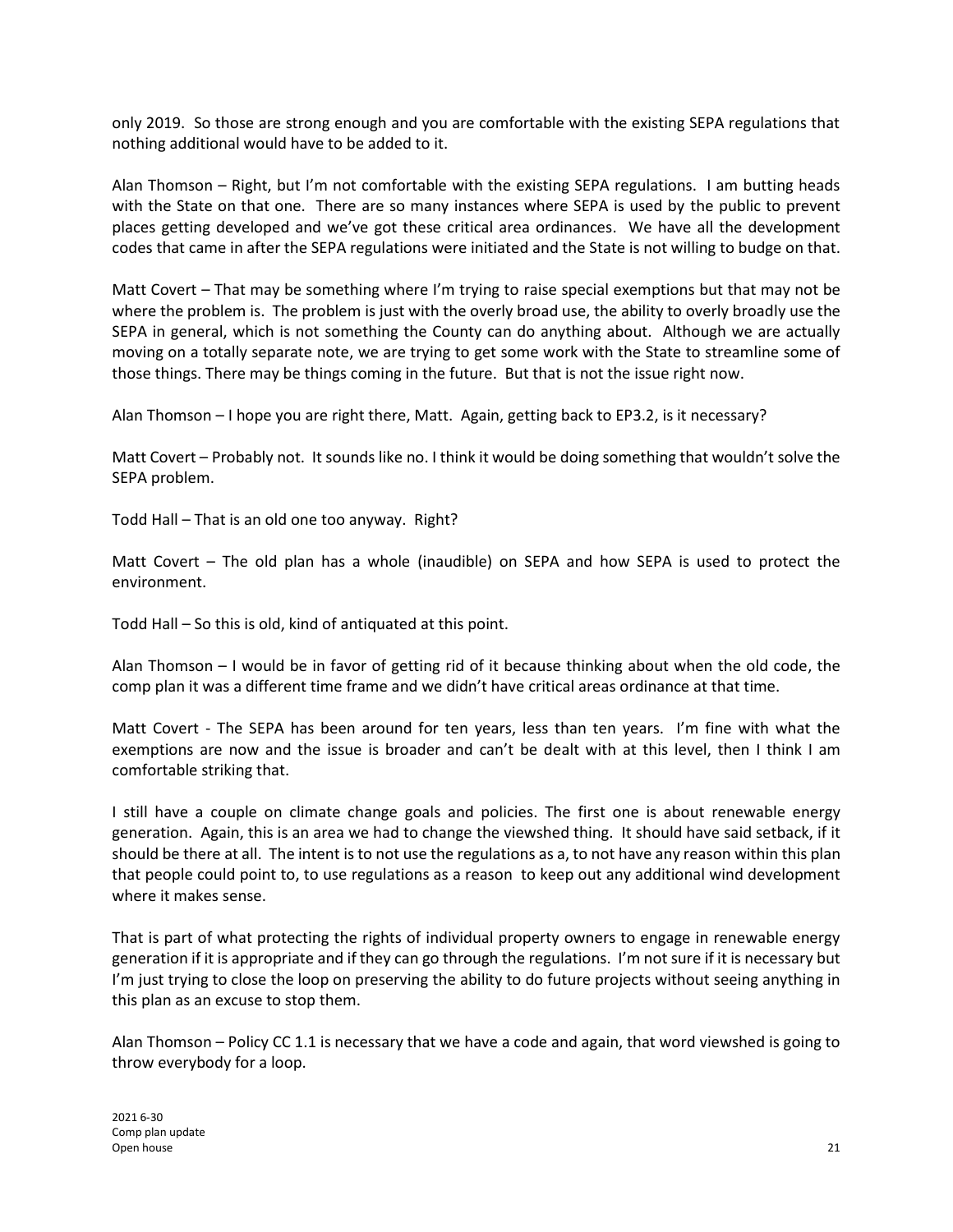Matt Covert – Might as well get rid of it. Policy CC 1.2 is one that I came up with, this is related to a couple additional elements of renewable energy, in particular energy storage. So it talks about battery storage and aquifer storage and recovery. I don't know if that has been proposed in WC but I know that storage and energy is a big part of renewable energy development and I didn't see anything in the regulations that addressed those issues. There's some things about facilities and utilities and transformers, substations and the like.

Dave Gibney – How do you store energy in an aquifer?

Matt Covert – This is aquifer storage and recovery and is, I'm not sure if the terminology is precisely appropriate for WC. This is something that came up more in the Columbia Basin but the idea is that when wind is blowing and there is excess power that some of that power could be converted to move water uphill.

Dave Gibney – But an aquifer is underground water. They're not pumping it into the aquifer, they are pumping it into reservoirs higher up.

Matt Covert –I think that there might be a terminology confusion on my part but the idea is what you described. Pumping the water up to the reservoirs at the top of hills and letting it down when the wind is not blowing, has a way of evening out power demands. The terminology may have to change. As I was writing, it was the terminology that came to mind from previous projects that I have.

Dave Gibney – That really must not be the right word because what you are describing, when I see aquifer storage recovery, I see people wanting to pump gray water down into the aquifer so they can pull it back up later.

Tom Handy – There has been talk by this and some others in the PBAC meetings about aquifer recharge.

Dave Gibney – But aquifer recharge isn't energy.

Matt Covert – I just used the wrong term when I was writing this. I just pulled a term from something else that was not related. What you are describing is, whatever I am referring to is energy storage and I'm not sure if this has come up along the Snake or anything like that, but I put this in here as examples of things that the County could look to development regulations on to encourage things like that where it is appropriate to support renewable energy as part of the renewable energy infrastructure.

Alan Thomson – We do have wording in Chapter 19.10 conditional uses about energy storage. It allows for renewable energy generating facilities, energy storage facilities, and energy facilities on natural gas. Energy storage, battery storage is in here.

Dave Gibney - Avista asked us to put this back in when they wanted to put batteries and some natural gas next to the substation up there by the (inaudible). I don't think they ever did that.

Alan Thomson – That battery type energy storage technology is starting to gain some speed and is going to happen. So, we should have it in the comp plan, we've got it in the development regulations as well.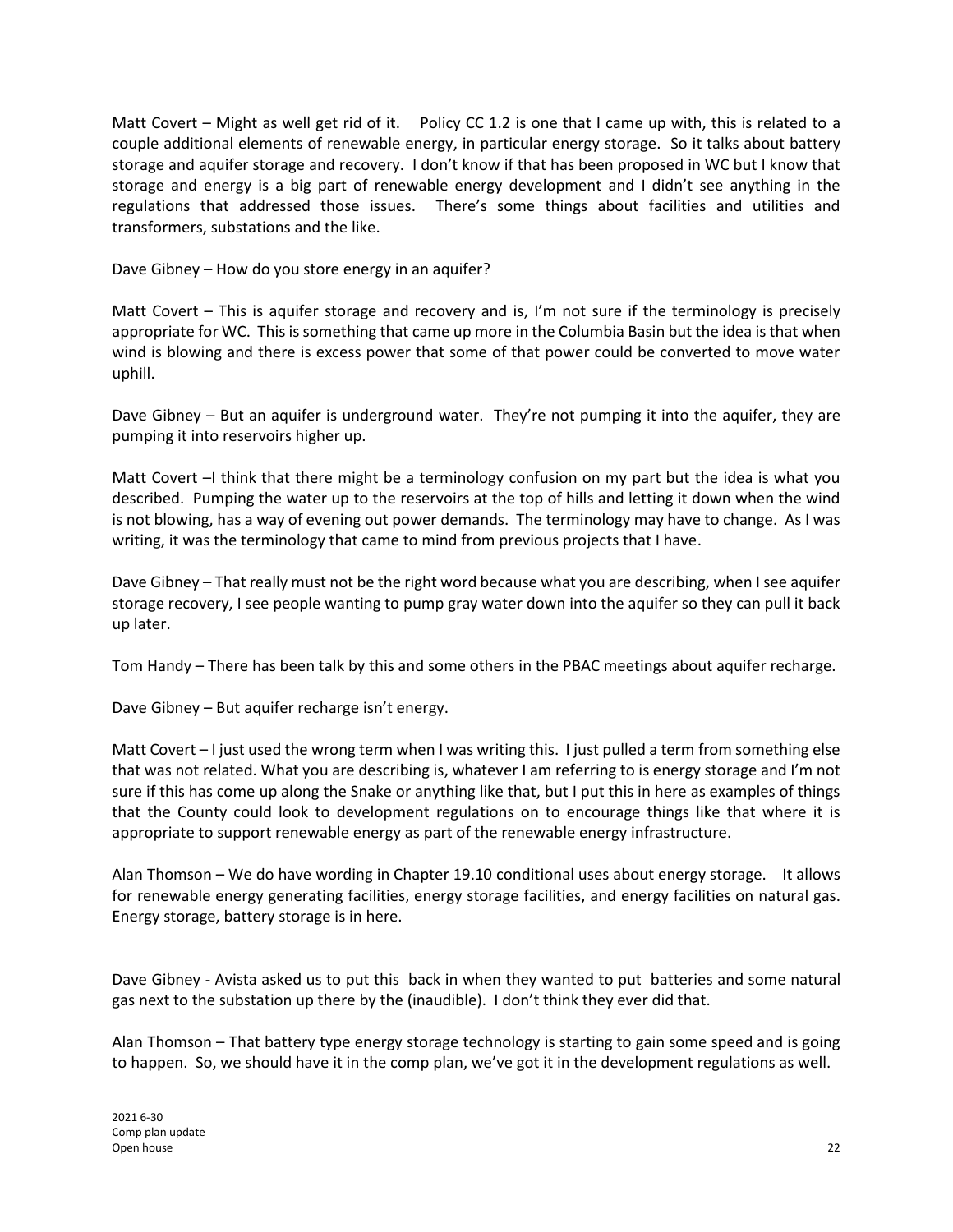#### *Environmental Protection & Climate Change*

*Goal CC-1 Encourage the development of long-term, sustainable and renewable energy generation within Whitman County.*

*Policy CC1.1 – The county should ensure that view shed regulations do not unnecessarily hamper the development of future commercial wind energy projects.*

*Policy CC 1.2 – The county should ensure that development regulations related to facilities and utilities allow for and encourage upgrades to the electric grid, including batter storage and aquifer storage and recovery (ASR) where appropriate, that re key to developing sustainable renewable energy generation in Whitman County.*

Matt Covert – Excellent. So, I just had a couple more things in here that were related to climate change that I felt were potentially from the County's purview, one of them is the encouraging the rapid build out of electric vehicle infrastructure.

### *Environmental Protection & Climate Change*

*Goal CC-2 – Encourage rapid build-out of electric vehicle infrastructure*

*Policy CC 2.1 – The county should work with cities, the Port of Whitman, Washington State University, and other private partners to coordinate build-out of electric vehicle charging stations at institutional property county-wide.*

*Policy CC 2.2 – The county should consider replacing aging vehicles with electric vehicles when appropriate and cost effective.*

*GOAL CC-3 – Encourage multimodal transportation.*

*Policy CC 3.1 – The county should work with jurisdictions and community partners to appropriately site trails and paths where appropriate to encourage travel by ways other than private automobile.*

Matt Covert – These were some ideas that I came up with while I was writing this. Please don't feel afraid to say that it is stupid, get rid of it. But I thought they were things that were within the County's purview that could be things that could be potential for the County could focus on to help build out some additional elements of things that will help address fossil fuel emissions.

Tom Handy – It is good to have it. It is probably more of if we are thinking of thirty year comp plan. It is probably more of a short term goal. In thirty years we'll probably look at it and we didn't have that then? Or something like that but I think it is good to have it addressed. I wondered in CC-3 if we wanted to restate what was in the transportation plan a little bit with the rail banking effort as well.

Matt Covert – We could just replicate that policy from transportation that generally supports rail banking. I also have that in my land use as well, just in the small section in the land use element about facilities and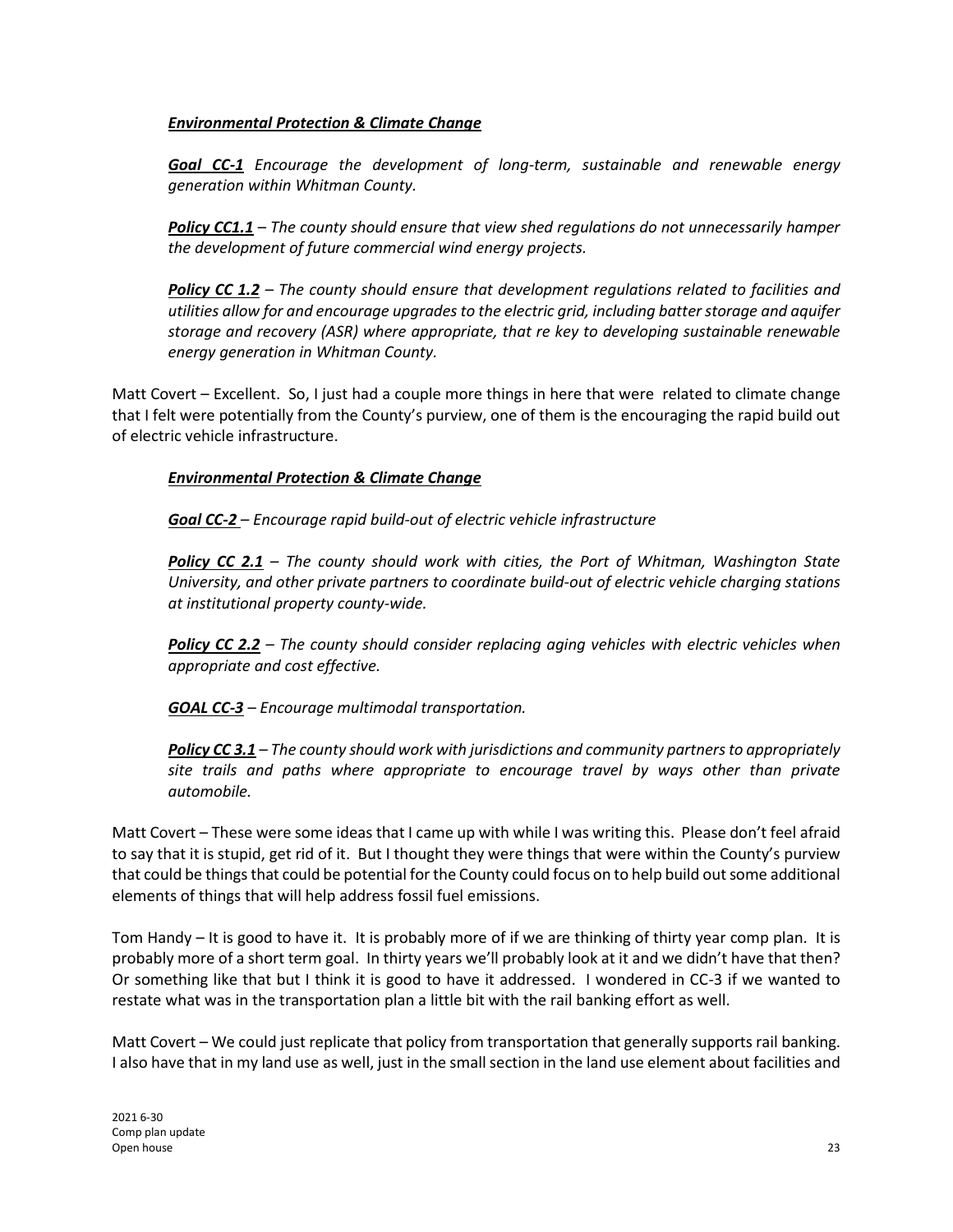utilities or maybe institutional land where I replicated that language on rail banking. This might be an appropriate place to reiterate that and encourage cross element ideas.

Tom Handy – I would be up for that.

Matt Covert – That is pretty much where we are at with those two elements. As I said there is additional things in the land use element that were a couple different reasons that didn't make it into this presentation because I wanted to not go on until midnight. I've been in comp plan meetings that where goes on until midnight. If anyone has any questions, or curious about some of the things that were in the industrial or commercial section of land use chapter or that little bit on rail banking, please feel free to reach out to Alan, and we can discuss it.

This is the last of three virtual public meetings. The next three months are going to be about updating, revising the draft and incorporating a lot of feedback that we have heard. Then also going through the code and identifying some potential future changes that may be needed to try and anticipate some of those issues that may arise. The final draft and the SEPA checklist will be completed in the fall and the entire late fall to early winter will be the public hearing adoption process. That will be the next major effort for getting people involved in this.

If you have questions or concerns, please feel free to reach out to Alan and Mark and they can put you in touch with us. We are all here. There are a number who have reached out to me and said they wanted to talk about this. We are incorporating all that feedback into the draft as we go.

Tom Handy – I was looking at the changes made in Chapter 7 that we went over last time. One of the things that came to mind under county buildings, it talked about the different types of things that the County is involved in. We just bought the E-911 center in Pullman and I'm wondering, there is nothing that talks about E-911 emergency operation centers or emergency communication towers or those types of facilities in the County Building. I'm wondering if that shouldn't be there or maybe not.

Matt Covert – So, Todd since you were the writer on that one, is that something that we can,

Todd Hall – Yes, but something that the County operates, absolutely we can include that.

Tom Handy – The County is ultimately responsible for 911 dispatch so, we have so many other agencies that is one of the County's functions.

Alan Thomson – Seems like that would go in. I've got it on page 74, Chapter 7, Facilities and Utilities, others under county builders. So that would be another.

Todd Hall – Do you have any specific language of that and we can just put that in there like the actual operational information?

Alan Thomson – Tom, you seem to have a handle on that one.

Tom Handy –Emergency operations are E-911 and emergency operations. It could be as simple as that. That would be encompassing a bunch of different things, like the tower sites and all that. Police and fire.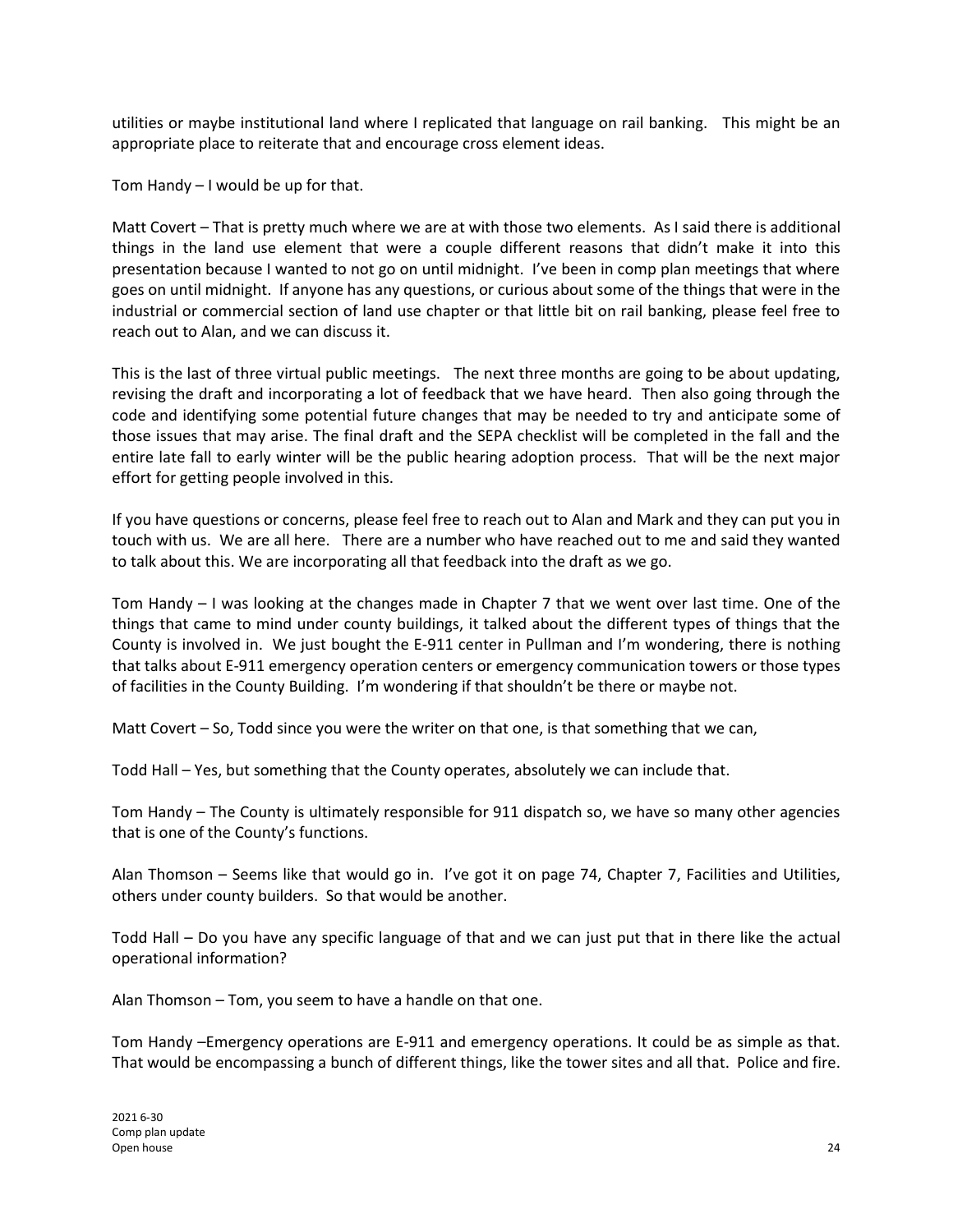Alan Thomson – Todd and Matt, while I have you on here, just one minor correction, Page 75, parks, trails and open spaces, you've got an additional "s" under open spaces.

Todd Hall – Oh, good catch.

Dave Gibney – We are little short on public tonight and according to what I know, we are supposed to be opened up like today. Is there any intent to try and have an actual human attended one of these public meetings in the month of July?

Alan Thomson – We can certainly open up that door and talk about it so I'll have a conversation with the BOCC about this since we seem to be opening up now. I think that is a possibility. We can look into that.

Tom Handy – Bobbie, is that something that you think would be valuable to the public?

Bobbie Ryder – I guess it would be. Sure, I'm getting a lot listening to the dialog that is going on. I appreciate being able to listen in. It never hurts to have enough public input. This process is going along really nicely. I am really impressed with what you guys have been doing. It sounds really good.

Alan Thomson – Thanks. Dave I have a suggestion. We are going to have a regular meeting for the planning commission next week. I don't think that can be in person. That is too soon but in the future, we typically don't meet in August because that is harvest and people are not available. But as soon as everyone is available maybe in the fall or September we can start to have some public input and workshops with the planning commission. Hopefully in person.

Dave Gibney – I know there are people out there who are frustrated with zoom.

Alan Thomson – I agree.

Bobbie Ryder – It has also been extremely convenient, quite honestly. I don't think you would have gotten so many meetings if they hadn't been over zoom.

Dave Gibney – I do zoom just fine.

Bobbie Ryder – I think people complain but really if they want to participate it is not that hard to do. It is a whole lot easier than bundling yourself up and going. I ate my dinner while I was listening to your guys. It was great.

Tom Handy – All I know that more than one individual has expressed that I can't hear anybody, whatever.

Alan Thomson – I will have a conversation with the BOCC and make sure that it is okay, and we will try and arrange something.

Dave Gibney – You do have some public hearings in the fall so maybe a workshop before the hearing.

Alan Thomson – I think it is necessary that we have a couple of at least two or three workshops before we make a decision on this whether the SEPA goes out or not. In person, that was the idea anyway. I think that is what we will shoot for.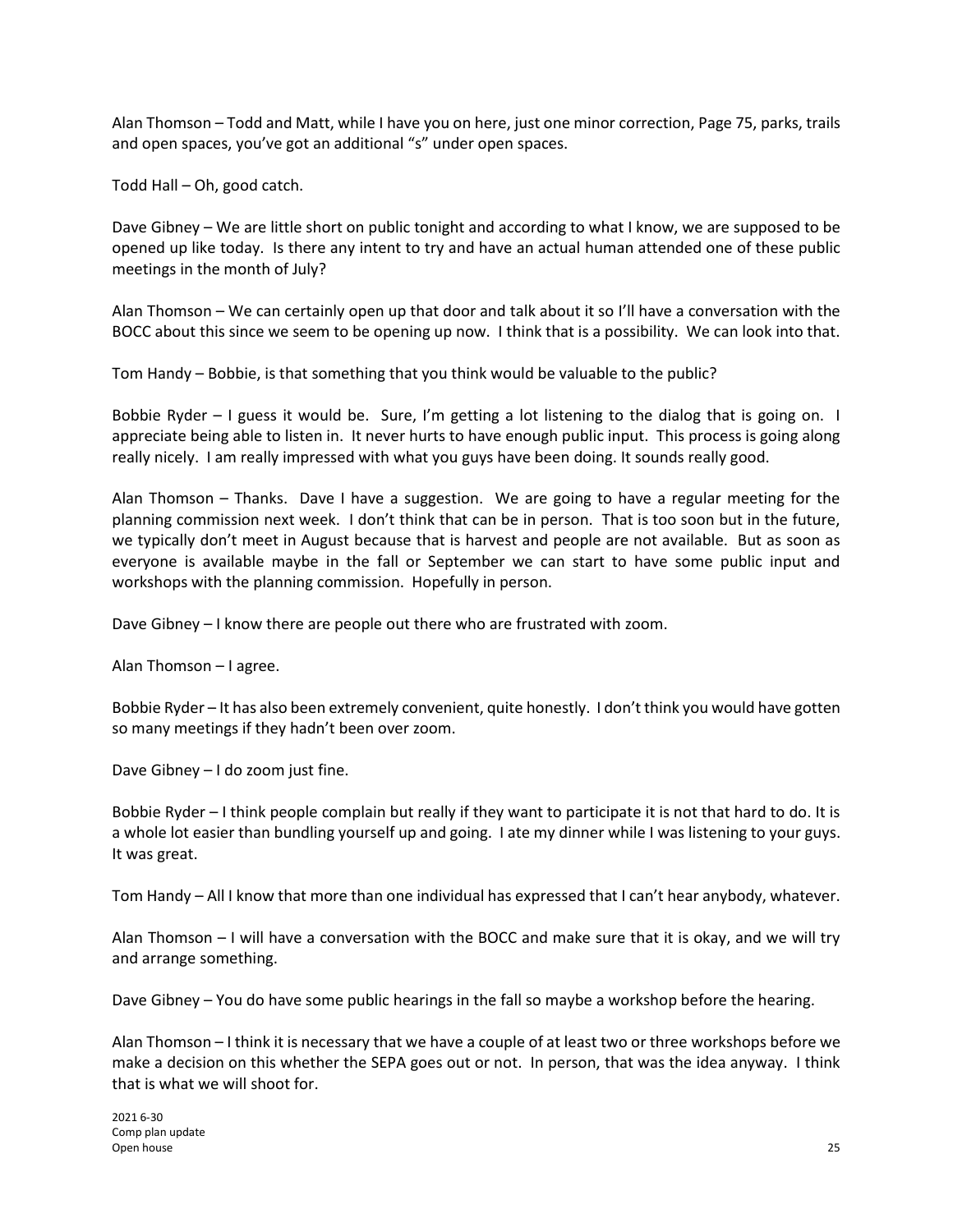Tom Handy – Could you put up that timeline, again, Matt?

Matt Covert – Yes.

Todd Hall – Alan, Mark and I have talked about having in person meetings during this time frame because it was right before all the farmers were out and we were getting interrupted in July and August so we thought this was the best time to do it. My intention was to be over there last week but we all knew the governor didn't release us until today and there are too many unknowns. We just kept the three meetings for now and see if there is any possibility of something before the actual hearing later.

Bobby Ryder – I think that you need to be sensitive to the whole harvest thing. That is a big deal.

Alan Thomson - It usually is. How about later on in July?

Bobbie Ryder – That is when they are in harvest, isn't it?

Alan Thomson – It typically is the end of July, beginning of August. It might be sooner this year.

Bobbie Ryder – I think September might be better.

Alan Thomson –Bobbie, we are having a regular meeting on July  $7<sup>th</sup>$  so you are welcome to join us. This will be the first opportunity for the planning commission to have a discussion for what we have so far.

Bobbie Ryder – Will this be with the consultants?

Alan Thomson – The consultants don't need to be there, no. This is a regular planning commission meeting and we will be using all the information we got and have a conversation about it.

Tom Handy – Will there be another draft with changes by then?

Alan Thomson – Yes, hopefully, Todd, and Matt? Right?

Matt Covert – Yes.

Todd Hall – Matt mentioned this is a work in progress so we are taking these meetings as feedback from the public/BOCC and further massaging it and then we are refining it and yes, we will get it updated versions to Alan. Can you see the timeline okay?

Bobbie Ryder – Can I ask Dave Gibney, when is your next planning commission in Pullman where you are discussing that comp plan?

Dave Gibney – The fourteenth and then another one on twenty-one of July.

Bobbie Ryder – Okay, thank you.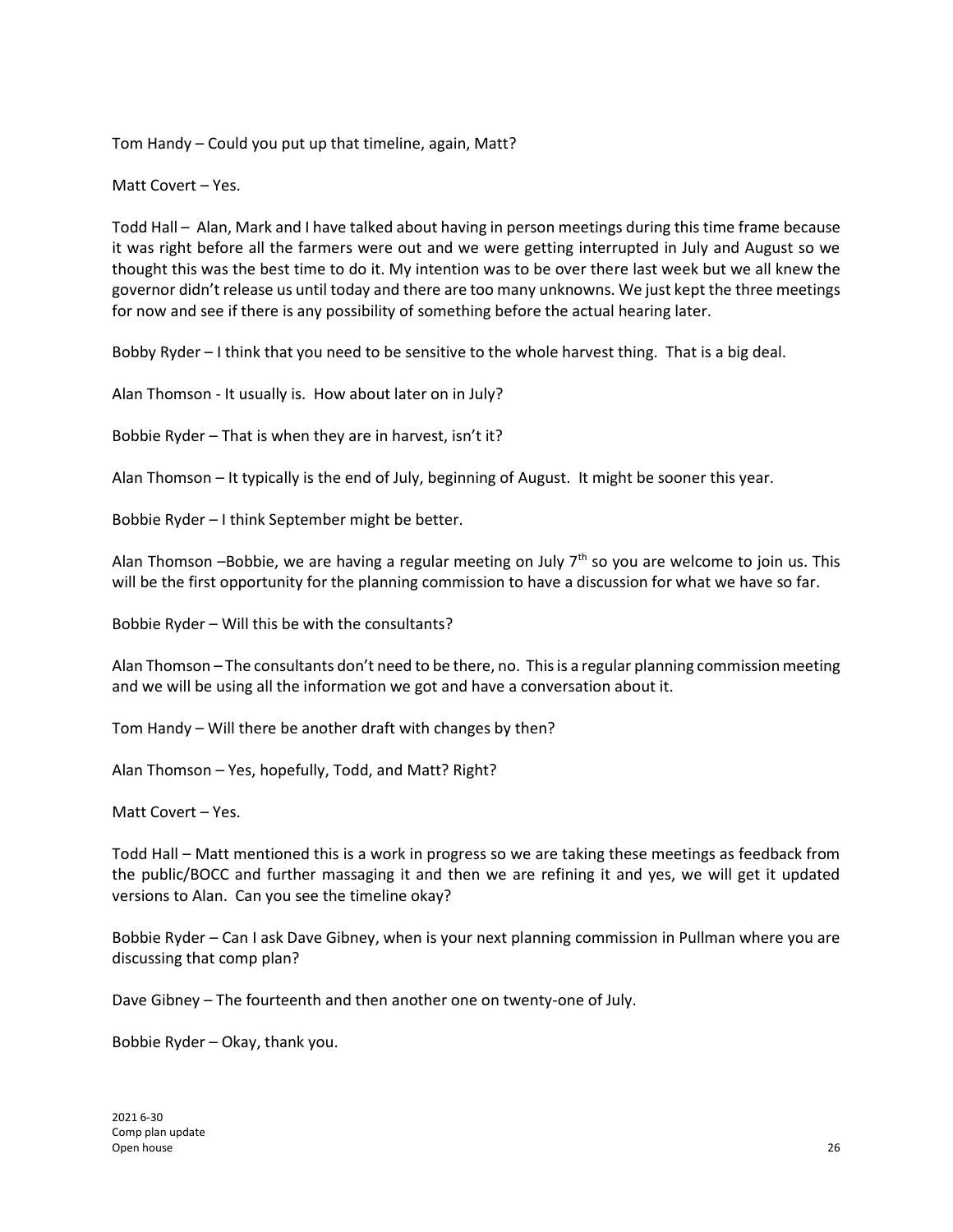Todd Hall – As Matt mentioned we were counting on June and July so that is why we put the arrow there. We are doing that code cross over and we will coordinate with Alan on this one since he is the master of the code and making sure that what we put in the comp plan update matches up correctly. It is not a full code rewrite but making sure that the constancy flows.

Then the draft will be further refined during that same time line and then that where it says, "Task 7, final draft," that is our target date and probably around that September time frame is when we would like to have that cleaned up draft ready for the County to post and through SEPA. There is no reason if the County feels comfortable to start the process a little bit early. This is our estimate when we put this together. So, it really depends on how we feel together with the County Staff to move forward to the process. This is our expectation or guide book.

Dave Gibney – It wouldn't hurt for us to be workshop like stuff while the SEPA packet.

Todd Hall – Absolutely.

Alan Thomson – Todd, since you talked about it tonight, maybe some suggestions about a solar code. It might be something we want to put in place. Not necessarily to write it all but just to pull some examples or codes from others in the State and that will give us a leg up on something to put together.

Todd Hall – We will take all that we received especially tonight since there were quite a few on those and then we will probably do some kind of matrix thing. Where we are looking at your new policies and making sure there is adequate language, coordinate with you and Mark. If there are potential code chapters to potentially amend we can find some examples that Staff would be able to easily modify the language to fit WC and it wouldn't take a lot of effort on the Staff's part and that way you would have that put in code.

Alan Thomson – Okay, thanks.

Todd Hall – Anything else before we wrap up?

Tom Handy – On the public hearings, how does that process go? Probably a lot of rewrite feedback at that point?

Alan Thomson – It all goes through the Planning Commission. We will have the final draft of the comp plan and so we advertise that. That goes through the planning commission and that is a public hearing and if all goes well, and they don't have to change very much, then it is up to the BOCC.

Dave Gibney – I don't run WC planning commission by any means. But what we are doing in Pullman over a series of six or more meetings is basically a line by line review of the draft prior to the public hearing. We are getting a fair amount of feedback. Our consultant is doing a really good job of walking us through and taking notes on the draft plan. I'm just saying that is what we are doing.

Alan Thomson – Possibly there will be more than one session with the Planning Commission.

Tom Handy – I see that public coverage continues until July so maybe we can try and push these later drafts out a little bit to a broader range of people. If we can't pull together an in-person meeting where